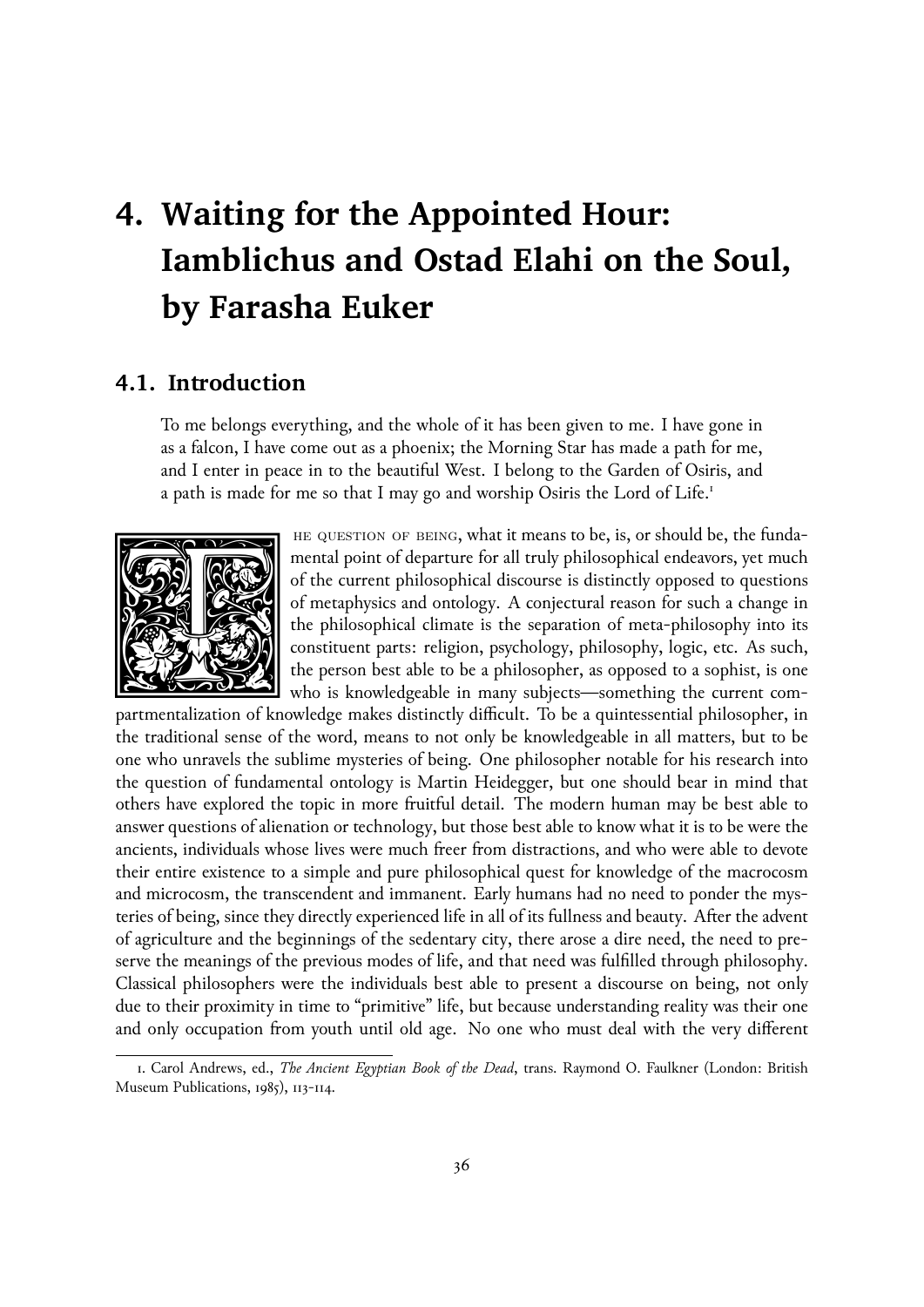lifestyle we lead today can possibly claim to have approached the level of understanding held by the traditional philosophers, foremost among them being the Platonists (wrongly called Neoplatonists), heirs to the Platonic philosophy and to Pythagorean and Orphic wisdom. To unfold the meaning of life, the meaning of being, even the mysteries of the Divinity, it is necessary to delve deep into the mystery of the soul, which contains answers to all questions, sought and unsought. In regard to the abovementioned, this paper aims to analyze the compatible perspectives of two of the greatest theorists of being and the soul: Iamblichus Chalcidensis and Ostad Elahi, the former a classical Platonist, and the latter a member of the Ahl-e-Haqq sect of Shi'a Islam. A bit of justification may be needed for the inclusion of the somewhat obscure figure Elahi. It is the opinion of the author of this paper that Islamic philosophy, particularly the Eastern Islamic philosophy flowing from Shahab ad-Din Suhrawardi, is the true heir to Platonic philosophy. Any Iranian-Islamic philosopher, therefore, is naturally predisposed to a metaphysical inclination, but the more important factor for Elahi was his unique upbringing, which, as James Morris makes clear in the introduction to his translation of *Knowing the Spirit*, was radically austere.<sup>2</sup>

Iamblichus is the quintessential outsider-philosopher in this world without meaning, for he dared to do that which the postmodern pundits deem impossible: give meaning to the word, world, and self. This is precisely the reason for his long-standing neglect, namely that he is a religious philosopher<sup>3</sup> in an irreligious world and a believer in the unseen in a world bereft of imagination. All of the factors that led to the dismissal of Iamblichus' writings are, in fact, those factors that should lead not only to a resurgence of interest in his life and writings, but, in addition, to a most fruitful comparison with Ostad Elahi. Religious belief, which is a characteristic most frowned upon in a philosopher, is one of Iamblichus' many traits that place him closer to the Muslim philosophical and mystical traditions than to modern and postmodern philosophy. Elahi and Iamblichus are two individuals that embody the most profound aspects of religion, philosophy, theology, and mysticism, and, most importantly, they share a deep and abiding conviction that the soul is immortal, a proposition that gives life meaning, and if deemed incorrect, would naturally rob life of its beauty and meaning. This is why a study of Iamblichus and Elahi is so important. Not only can their writings help achieve a reconciliation of religion and philosophy, but they can spur a recovery of meaning in a world filled with individuals—nihilist in ideology—who no longer know how to be, and no longer profess faith in God, the unseen, or even that which is their essence, their soul, the source of their intellect and the route leading from "solitude to the solitary."4

# **4.2. Iamblichus**

Though enough of Iamblichus' writings have survived for us to be able to decipher many of his characteristic doctrines, the situation is not ideal, as many of his writings have been lost or only

<sup>2.</sup> "It was during those formative years of his youth, completely devoted to contemplation and study, that he developed the basic foundations of his later philosophic and spiritual thinking." Ostad Elahi, *Knowing the Spirit*, trans. James Winston Morris (Albany: State University of New York Press, 2007), 3.

<sup>3.</sup> "Iamblichus is primarily a religious thinker." John F. Finamore, *Iamblichus and the Theory of the Vehicle of the Soul*, American Classical Studies 14 (Chico, California: Scholars Press, 1985), 6.

<sup>4.</sup> Plotinus, *Enneads*, trans. A. H. Armstrong, vol. 6, Loeb Classical Library 445 (Cambridge, Massachusetts and London: Harvard University Press, 1988), 345.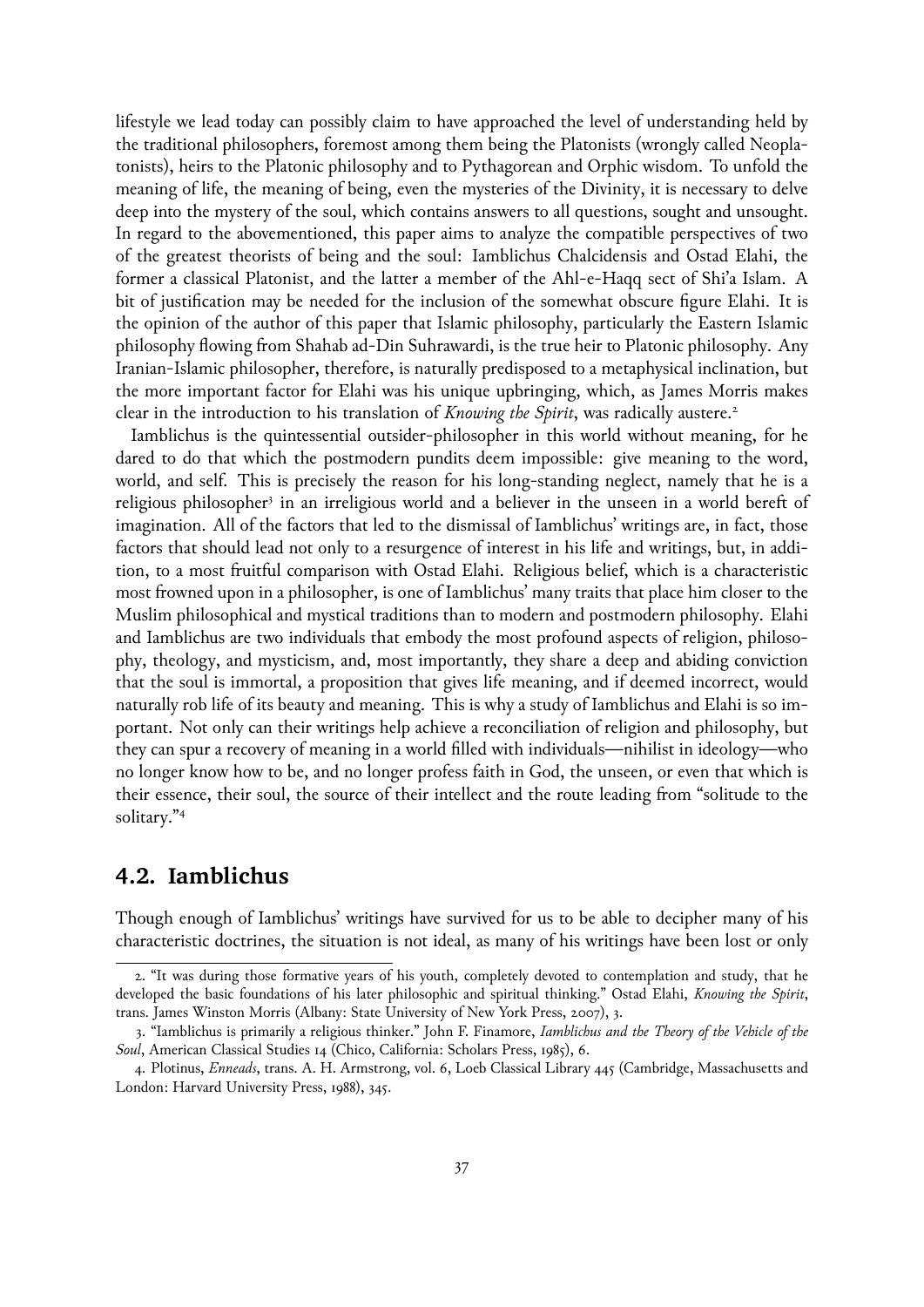remain in fragments. Sadly, the text that could have, possibly, shed more light on Iamblichus' doctrine on the soul, *De Anima*, has survived only in quotes in Stobaeus' *Anthology*. As John Finamore and John Dillon state in the introduction to their translation of the *De Anima*: "Stobaeus shows more interest in passages that set out the multiple theories of various philosophers than those that would have highlighted Iamblichus' doctrine. Hence, we find more doxography than Iamblichean psychology."5 Due to the unfortunate state of the *De Anima*, the Iamblichean doctrines on the soul must be pieced together, largely through recourse to his major surviving work *De Mysteriis*. One of the most distinctive Iamblichean doctrines on the soul is that it necessarily, due to its nature, both contains and is contained by the Intellect and the body, the transcendent and the immanent. One of the clearest explanations of this, as it relates to the imaginative life, comes from Pseudo-Simplicius:

[The soul] is immediately connected with it [i.e., with the sensible faculty], the imaginative life is aroused by it, using the same body, but not as sensible and externally affected in some way but as imaginative and imprinted and shaped by the imaginative life. And it is not surprising if the same vehicle is subject to our different lives, since it is also subject to our rational life. For indeed not only the pneuma but also this solid body are affected by our rational activities.<sup>6</sup>

#### **4.2.1. Before Birth**

Prior to the emergence of our consciousness at birth, were we non-existent, only to return to nothingness, or were we alive in a more subtle form, now living in a state of forgetfulness? Iamblichus emphatically takes the latter perspective, claiming that "the soul's salvation [lies] in the recovery of the sphere: the line curved back upon itself, mortality entering a consciousness without beginning or end."7 This perspective is shared by Hinduism, many forms of Buddhism, and some forms of Abrahamic mysticism. Our current life is not a beginning, but the middle point of an infinitely long procession that began with a descent from the One and reaches its culmination with a qualified reunification with the One. Simone Weil, the quintessential Christian Platonist echoes this sentiment when she writes:

Marvellous coincidence between the relationship between a point moving along a circumference and its projection on the diameter, to which projection it is connected by a segment representing the proportional mean between the parts determined on the diameter, and the relationship between the Divine Act, closed in upon itself, our oscillating acts, and meditation. Pythagoras could rightly offer up a sacrifice to the gods.8

<sup>5.</sup> Iamblichus, *De Anima: Text, Translation, and Commentary*, ed. and trans. John F. Finamore and John M. Dillon, Philosophia Antiqua (Leiden: Brill, 2002), 13.

<sup>6.</sup> Ibid., 245.

<sup>7.</sup> Gregory Shaw, "The Sphere and the Altar of Sacrifice," in *History of Platonism: Plato Redivivus*, ed. John Finamore and Robert Berchman (New Orleans: University Press of the South, 2005), 147-148.

<sup>8.</sup> Simone Weil, *The Notebooks of Simone Weil*, trans. Arthur Wills (London and New York: Routledge, 2004), 528.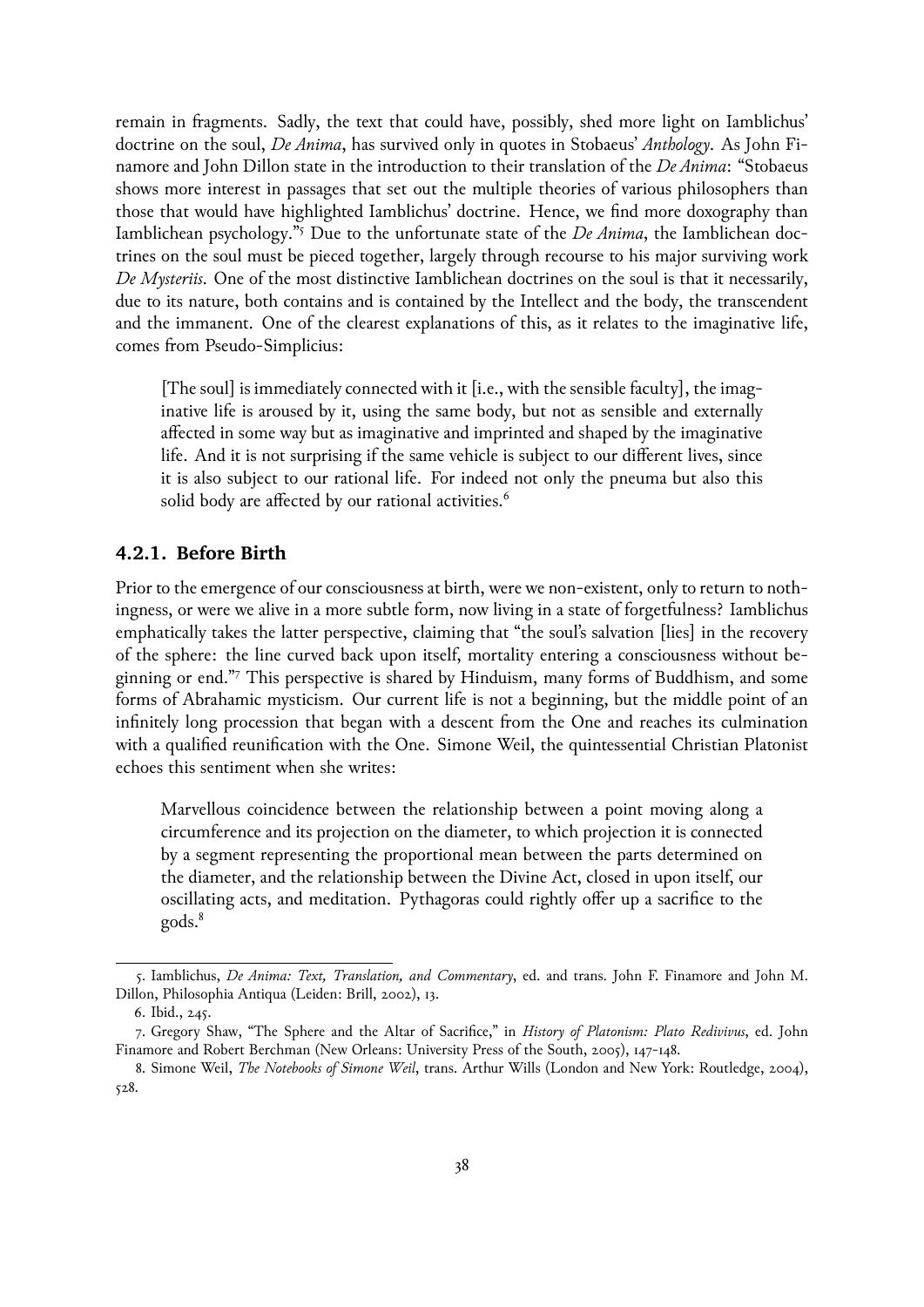This circle appears to be without reason, a cycle leading only to pain and back to an identical beginning started long ago. In reality, this cycle of existence is a great gift bestowed upon souls by the Divinity, for that Solitary Entity wished to be known, but an inexperienced soul could not possibly withstand the magnificence of the pure light of the Divinity; therefore, our pure souls emanated from a "god that sacrifices its divinity on the altar of the human body,"<sup>9</sup> starting the descent into the realm of matter.

Being, as we are, stuck in the material realm, the primary goal of any human being–essentially a soul—is to free themself from matter, rising to divine heights. This is attained through a knowledge of the rational soul, and by a constriction of the ego, which one tends to think of as their self, but which is merely an extension of their body, i.e. the lowest aspect of their being. This knowledge of the soul, according to Iamblichus and all Platonists, comes about through a process called *anemnesis*, meaning the re-emergence of remembering in the midst of a forgetful state. The process used to progress towards *anemnesis* and, finally, knowledge of one's divine nature is philosophy. The term philosophy, as used by Plato, Iamblichus, and most traditional thinkers, has little to do with the current usage of the term, which has been radically perverted into yet another tool of materialist, late-capitalist, ideology. Philosophy for Iamblichus was, along with its sister science theurgy, a set of "spiritual exercises"<sup>10</sup> for reaching a profound knowledge of the soul, and hence not only what it means to be, but what it means *to be God*. Learning how to die is only the first part of philosophy, which inevitably leads to a re-emergence of consciousness in a God-like state in which one's soul is both at one with and separate from the Divinity that basks one in a beautiful and refulgent light. Proclus, who spoke from the heights of wisdom, and whose *Platonic Theology* stretched the limits of what is possible to express in any human language, states the following:

Philosophy says that a forgetfulness of eternal reasons is the cause of the departure of the soul from the Gods, and that reminiscence of the knowledge of the eternal reasons or Ideas is the cause of the return to them, but the Oracles assert that the forgetfulness and reminiscence of the paternal symbols are respectively the causes of the departure and return. Both statements are in harmony. For the soul is constituted from intellectual reasons and divine symbols, of which the former proceed from the intellectual species, but the latter from the divine unities: and we are images of the intellectual essences , but statues of the unknown symbols. And just as every soul is a fullness (*pleroma*) of forms, but subsists wholly or simply according to one cause, thus also it indeed participates in all symbols, through which it is united to divine things, but the summit of the soul in the one is separated or divided, so that every multitude in the soul is led into one summit.<sup>11</sup>

God *"has generated my soul from eternity, and rendered it an attendant on his divinity."*12 [emphasis in original] We have the choice to either live as matter, enduring the never-ending cycle of birth,

<sup>9.</sup> Shaw, "The Sphere and the Altar of Sacrifice," 160.

<sup>10.</sup> See the writings of Pierre Hadot.

<sup>11.</sup> Proclus, "Excerpts from the Commentary of Proclus on the Chaldean Oracles," in *The Exhortation to Philosophy*, ed. Stephen Neuville, trans. Thomas Moore Johnson (Grand Rapids, MI: Phanes Press, 1988), 127.

<sup>12.</sup> The Emperor Julian, "To the Sovereign Sun," in *Collected Writings on the Gods and the World*, trans. Thomas Taylor, The Thomas Taylor Series 4 (Dorset, UK: Prometheus Trust, 2006), 75.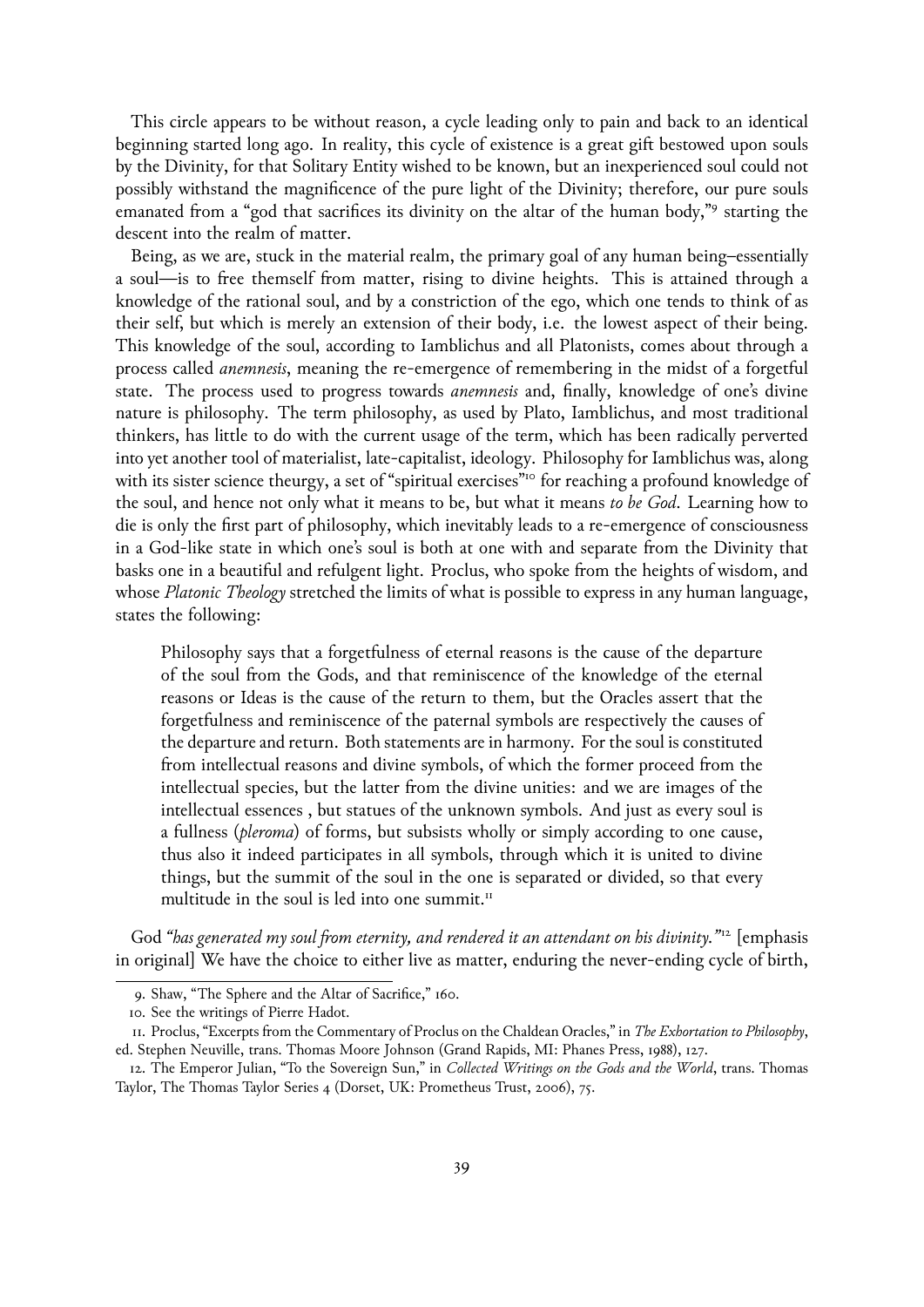death, and re-birth, or attaining knowledge of our fallen state and divine nature, which leads to liberation for the soul. Despite all of the pains and horrors of this world, most beings cling to their forgetfulness, because this world has its pleasures, and clinging to the known is always easier than making a leap of faith into the unknown. We are fallen souls living in decadent societies where most individuals no longer marvel at the spiritual mysteries of the self and the cosmos, hence it is very difficult for anyone to practice pure philosophy. This is why religion is so important: it allows the common person to gradually ascend to a state of gnosis. Iamblichus, also living in a decadent age, was well aware that few beings could truly practice philosophy without some preparation. That preparation was *theurgy*, a set of religious rites that in their essence are similar to religious prayer and lead one gradually towards philosophy and thence into truth. *Theurgical* rites, just like prayer, aim to bring the power of God down to Earth, not as an upward, magical movement, but as a downward movement from the One, and this is only with God's will and because of His grace. While *theurgy* and prayer lead to philosophy, philosophy and invocation of the divine Name lead to an alchemical transformation whereby the soul is freed from its body, becoming God-like, or what the Hindus term *jivanmukti* — while still alive. The goal is to see that:

The soul as a sort of fallen *daimon*, or as a Dionysian divine spark, is buried in a tomb-like material body, thus entering the cosmic cycle of elemental transformation. Hence, the soul is the pre-existing and immortal knowing subject. It passes through a number of incarnations in a cyclical pattern, and these bodily incarnations may be regarded as a sort of punishment, ordeal, or simply viewed as a result of forgetfulness, ignorance and play.<sup>13</sup>

#### **4.2.2. The Soul's Nature**

Dispersed through harmonious members, this Soul, which moves all things, divided into two orbits, gathers motion, making a return, and passes into itself, encircling the vast Mind, turning the heavens in the same manner.<sup>14</sup>

The nature of the soul, the subject of this section, is a difficult subject to handle adequately. Since the soul cannot be touched or felt, but only intuitively known, there have been a multitude of theories of the soul dating back to the dawn of writing, and probably to the dawn of humanity. Despite all of the different theories, there are some remarkably stark similarities. Imagine a grid in which each religion or philosophy makes up a column and each of their possible doctrines a row. Laid out like this, and organized from the most exoteric (the bottom row) to the most esoteric (the top row), a pattern emerges, that shows almost all faiths and philosophies to be very different at the exoteric level, but very similar at the esoteric level. Despite these similarities, there are some differences, some of which take a doctrine closer or farther from truth. Of all of

<sup>13.</sup> Algis Uždavinys, *Orpheus and the Roots of Platonism* (London: The Matheson Trust, 2011), 49.

<sup>14.</sup> Boethius, *The Consolation of Philosophy*, ed. and trans. Scott Goins and Barbara H. Wyman, Ignatius Critical Editions (San Francisco: Ignatius Press, 2012), 88.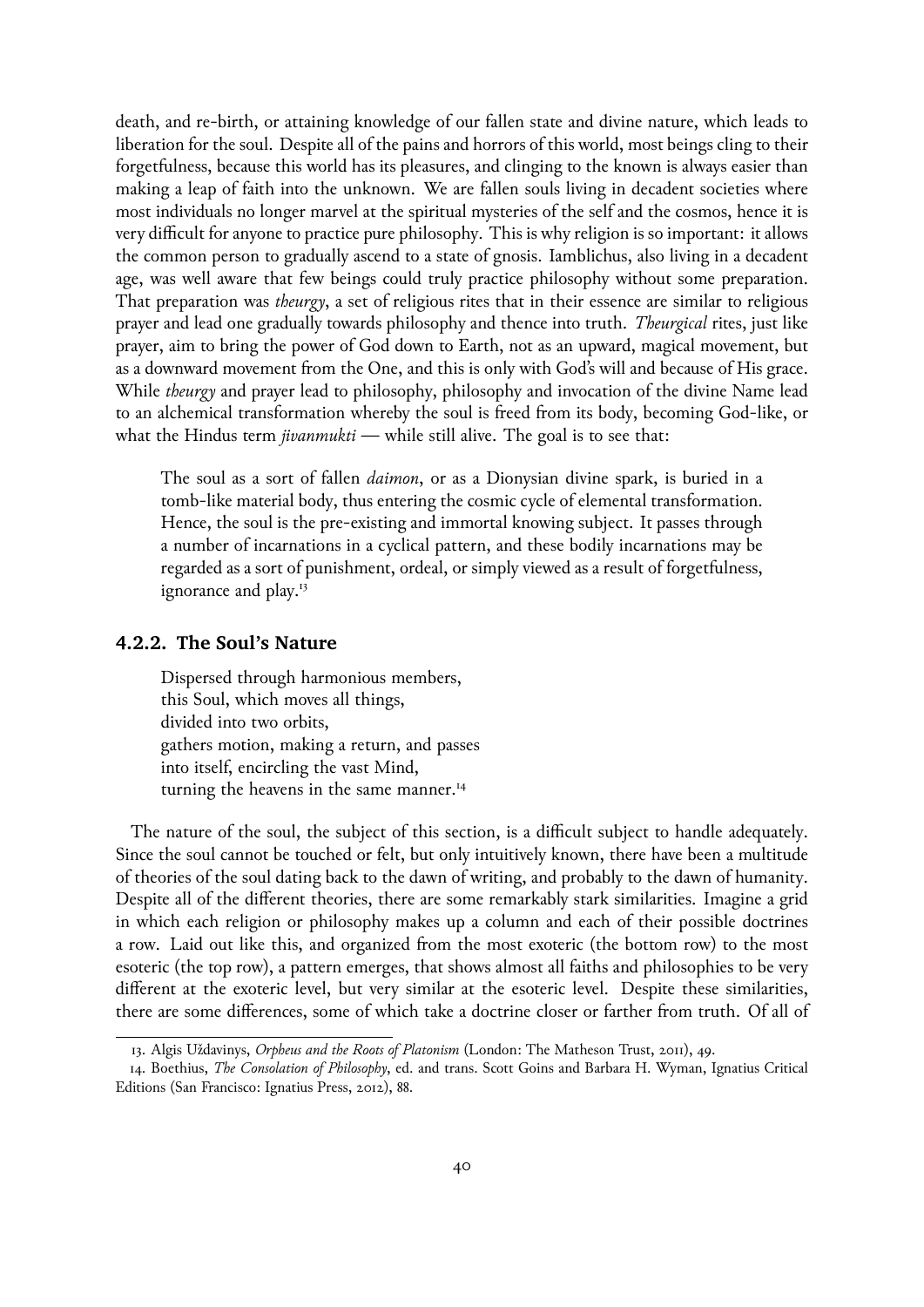the doctrines of the soul (and everything else metaphysical in nature), that of Iamblichus and his fellow Platonists is among the most profound.

The essence of the Iamblichean theory of the soul that distinguishes it from the theories of fellow Platonists is that the soul's descent into a body is not accidental or evil, but a necessity and "[w]ithout its descent into a body the soul could not, as Iamblichus puts it, 'serve the work of creation,' or function as the 'mean between the divisible and indivisible, corporeal and incorporeal".15 If the soul never descended into the body, it would not be able to fulfill its destiny, namely its angelic function to worship the Divinity. A soul that never tasted the depravity of matter would never be able to thirst for the Divinity with such profound urgency; a soul that never left its original home would never know the joy of the wondrous and magical homecoming. Though this is a truth, it paints only half of the picture, since matter itself serves the divine task of functioning as *maya* or the veil that seemingly separates us from the Divinity. Not only humans, but all beings are sacred, because humanity itself is an illusion, and is only a step on the path of progress towards God, for "not only God, but all mind as well, whether angelic or animal, extends itself whole through infinity."<sup>16</sup> All souls are equally divine, but some have progressed farther along the path than others. Those beings that embody the tripartite attributes of Truth, Beauty, and Goodness, have made their nature divine, i.e., its original state. Not only humans, but any thing can have a divine nature if true, beautiful, or good, and the more of these attributes a thing embodies, the more divine it is. Nature, in its very essence, is divine, whereas most products of modernity, lacking as they are in truth, beauty, and goodness, are furthest from sanctity. As Iamblichus states, "[a] divine nature, therefore whether it is allotted certain parts of the universe, such as heaven or earth, or sacred cities and regions, or certain groves, or sacred statues, externally illuminates all these, in the same manner as the sun externally irradiates all things with his rays."17

Despite the soul's divinity, it is of an ontological status lower than the One or the personal God(s). "Because the human soul was the lowest divinity it suffered with the mortal lives that it sustained,"<sup>18</sup> yet "the soul is itself by itself immutable, as being essentially more excellent than that which suffers."19 This is seemingly paradoxical, but leads to some of the most profound understandings of Iamblichus' system. The soul suffers during its encapsulation in the human shell, but the soul is anterior to the body, and greater than the body. In a sense, the soul itself never suffers, but only the body that contains it. The soul experiences the body's suffering to a greater or lesser degree depending upon its level of subordination to the body, e.g., a fully or partially realized philosopher should feel very little physical suffering. In a very real sense, the body has no independent existence of its own, but only exists as an extension of the transcendent-immanent soul that uses it as its vehicle in this earthly training ground that acts as a spiritual preparation for

<sup>15.</sup> Shaw, "The Sphere and the Altar of Sacrifice," 151.

<sup>16.</sup> Marsilio Ficino, *Platonic Theology*, ed. James Hankins and William Bowen, trans. Michael J. B. Allen and John Warden, vol. 1, The I Tatti Renaissance Library 2 (Cambridge, Massachusetts and London: Harvard University Press, 2001), 127.

<sup>17.</sup> Iamblichus, *Iamblichus on the Mysteries and the Life of Pythagoras*, trans. Thomas Taylor, The Thomas Taylor Series 17 (Dorset, UK: Prometheus Trust, 2006), 33.

<sup>18.</sup> Gregory Shaw, *Theurgy and the Soul: The Neoplatonism of Iamblichus* (University Park, Pennsylvania: The Pennsylvania University Press, 1995), 45.

<sup>19.</sup> Iamblichus, *Iamblichus on the Mysteries and the Life of Pythagoras*, 35.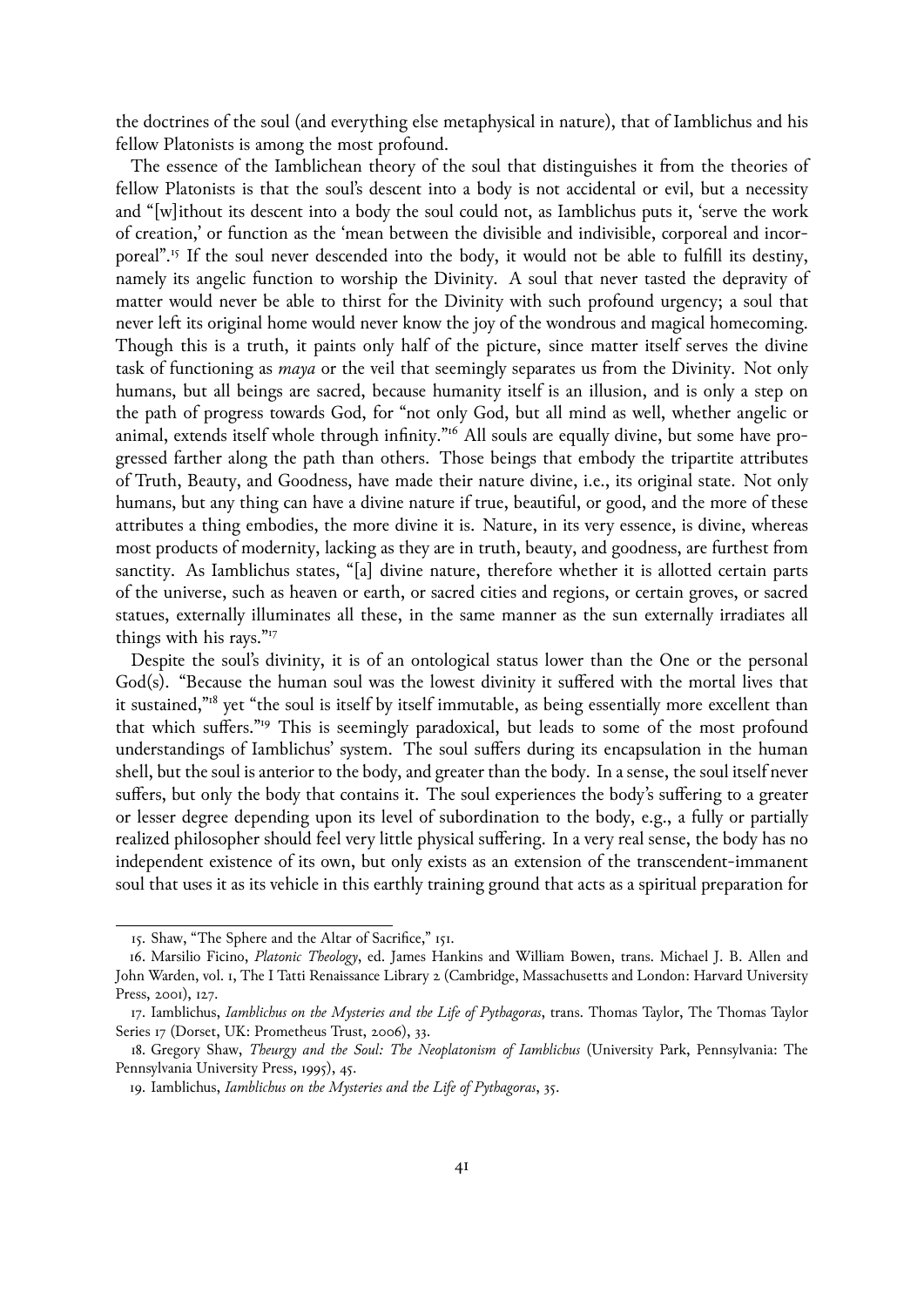a communion with the Divinity. Other than God Itself, "[t]he substantial existence of the Soul, then, does not depend upon serving as Form to anything: it is an Essence which does not come into being by finding a seat in a body; it exists before it becomes also the soul of some particular living being."<sup>20</sup> We cannot touch, feel, taste, or smell the soul, but it exists, and is the reality behind our being and the force that animates our body and gives us breath $2<sup>1</sup>$ . Our true essence is nothing but soul, and the soul's true essence is eternal, immortal, and divine. Thomas Taylor, one of the most profound scholars of Platonism, and a practicing Platonist himself has the following to say: "Since the soul, therefore, is an unextended, indivisible, and immaterial substance, it is consequently incorruptible and immortal; for every thing capable of dissolution and dispersion is either corporeal and composite, or exists in some subject from which it is inseparable."<sup>22</sup> The nature of the Iamblichean soul now explicated, it is necessary to give an overview of the embodied soul and the path of release, including a basic overview of Platonic eschatology, in the following sections.

Immortal is the soul, and is not yours But Providence's. When the body wastes, The soul starts like a racehorse from the gate, And nimbly leaping mingles with light air, Hating its fearful, heavy servitude.<sup>23</sup>

#### **4.2.3. The Embodied Soul**

Whereas the pre-bodily origins of the soul are primarily of theoretical interest, and the nature of the soul after death not of immediate concern for most, the nature of the embodied soul and its importance, should be plainly obvious, not just because it is the soul in the here and now, but, more importantly, because it is by and through our actions in the now that we can tip the balances in favor of the soul's liberation *now* and after death. Iamblichus, unlike the orthodox Platonists, at one extreme, hypothesizes that the soul is wholly embodied, but unlike Peripatetics, at the other extreme, he does not consider the soul corruptible. The soul has a dual nature without necessarily resorting to ontological dualism, for the soul was, is, and shall remain an undivided and indivisible pure substance. For all Platonists, only the rational soul truly exists, but the rational soul entered a body through its vehicle—which is itself of an ontological status, inhabiting the mean between soul and body—and now experiences bodily existence, inhabiting the second of "two different stages in the soul's life. First, there is the rational soul itself existing by itself. Second, there is the rational soul in a body. Iamblichus […] refers to this as the double life."24 It must be emphasized that despite the seemingly insurmountable importance of the body, the body is really nothing and the soul everything. Despite being fully embodied, the soul, must by its very nature maintain a connection to the ethereal realms. For Iamblichus, the *anima* or soul, though whole and divine,

<sup>20.</sup> Plotinus, *The Enneads*, trans. Stephen MacKenna (Burdett, New York: Larson Publications, 1992), 404.

<sup>21.</sup> Interestingly, the word for soul in 'Arabic, *ruh*, also means breath.

<sup>22.</sup> Thomas Taylor, "Dissertation on the Nature of the Soul," in *Commentary on Euclid*, The Thomas Taylor Series 29 (Dorset, UK: The Prometheus Trust, 2006), 63.

<sup>23.</sup> Philostratus, *Apollonius of Tyana 2*, ed. and trans. Christopher P. Jones, vol. 2, Loeb Classical Library 17 (Cambridge, Massachusetts and London: Harvard University Press, 2005), 423.

<sup>24.</sup> Finamore, *Iamblichus and the Theory of the Vehicle of the Soul*, 14.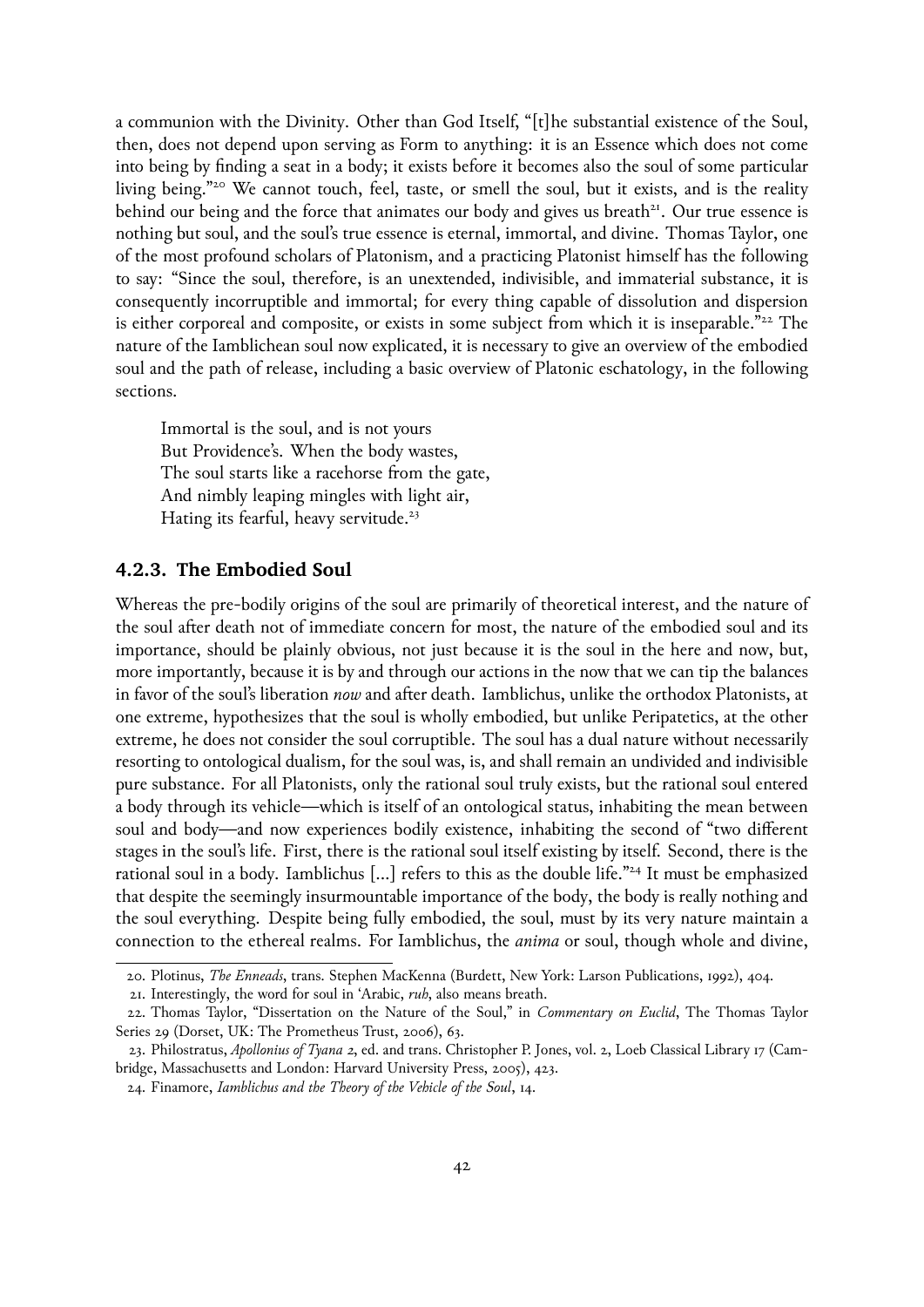lives in such a state of forgetfulness in this world that special spiritual techniques are needed to reverse the descent into a body. These *theurgical* techniques, meant to bring the power of the gods down into the core of our beings, so that our soul can ascend back to the realm of the gods, only attain some degree of efficacy if we begin to loosen the shackles of forgetfulness, attaining to a state of *anemnesis*, where we *know* that "the soul, which ranks as a whole, presides over all the mundane body, and that the celestial Gods ascend, as into a vehicle, into a celestial body."25

Iamblichus was part of a *golden chain* of philosophers and mystics that stretched back past Plato, through Pythagoras, and all the way to the primordial human. For Iamblichus, Plato was a Pythagorean, and consequently, the entire Platonic tradition had as its basis, not an interest in self-perpetuating rational discourse, but a search for the Divinity. "The aim of all the Pythagorean precision about what should and should not be done is association with the divine. This is their starting-point, and their way of life has been wholly organized with a view to following God."26 The purpose behind both the Iamblichean doctrine and practice is a unification with the One or the Divinity. To know God, while reaching a state of *anemnesis*, one cannot simply know something intellectually or empirically, but must *know* intuitively with their *third eye*. Much of the confusion surrounding the Platonic tradition revolves around the seemingly large difference between Plotinus and Iamblichus. Iamblichus' emphasis on religious practice has been looked at as a corruption of the pristine intellectuality of Plotinus. Even if this were so, few could seriously contend that Plotinus had no interest in religious matters. It is certainly possible that Plotinus preferred a more discursive path to liberation, but it should be realized that his *Enneads* are written in such a manner as to act as spiritual practice, when contemplated, and to function as one's guidance in the absence of a living master. That being said, it is highly likely that Plotinus also practiced some form of *theurgy*, but that he taught the practice only orally, and only to a close set of students. Iamblichus' emphasis on *theurgy* as a liberatory practice for reaching the divine, should not be looked upon as a degeneration of the Platonic tradition, but instead, as a continuation and culmination of that tradition, because "purification of the soul and its separation from the body is through theurgy; philosophy alone is insufficient."<sup>27</sup> The embodied soul, at least unconsciously, fervently seeks liberation. *Theurgy*, though wildly misunderstood, is a particularly powerful means to achieve the soul's liberation, but it is important to remember that "[t]he problems of the soul's embodiment and disembodiment, like those of theurgic unification with the gods, must be approached hieratically, not conceptually."<sup>28</sup>

A fuller discussion of *theurgy* is called for, now that it has been concluded that the primary problem facing the embodied soul is its entrapment in the human cage, and that the spiritual practice of *theurgy* is Iamblichus' preferred method of achieving liberation. *Theurgy*, which consisted of a set of rites that have largely been lost, was a method whereby one could use matter to summon the gods, for the gods, free as they were from the stain of matter, held the power to free the embodied soul. Once the gods (or angelic beings) descend, the soul is partially awakened. One of the signs of awakening is that "the soul in contemplating blessed spectacles, acquires another life, energizes according to another energy, and is then rightly considered as ranking in

<sup>25.</sup> Iamblichus, *Iamblichus on the Mysteries and the Life of Pythagoras*, 108.

<sup>26.</sup> Iamblichus, Pythagorean Life 137 Deubner. Cited in Robin Waterfield, ed. and trans., *The First Philosophers: The Presocratics and the Sophists*, Oxford World's Classics (Oxford: Oxford University Press, 2009), 98.

<sup>27.</sup> Finamore, *Iamblichus and the Theory of the Vehicle of the Soul*, 4.

<sup>28.</sup> Algis Uždavinys, *Philosophy as a Rite of Rebirth* (Westbury, Wiltshire: The Prometheus Trust, 2008), 65.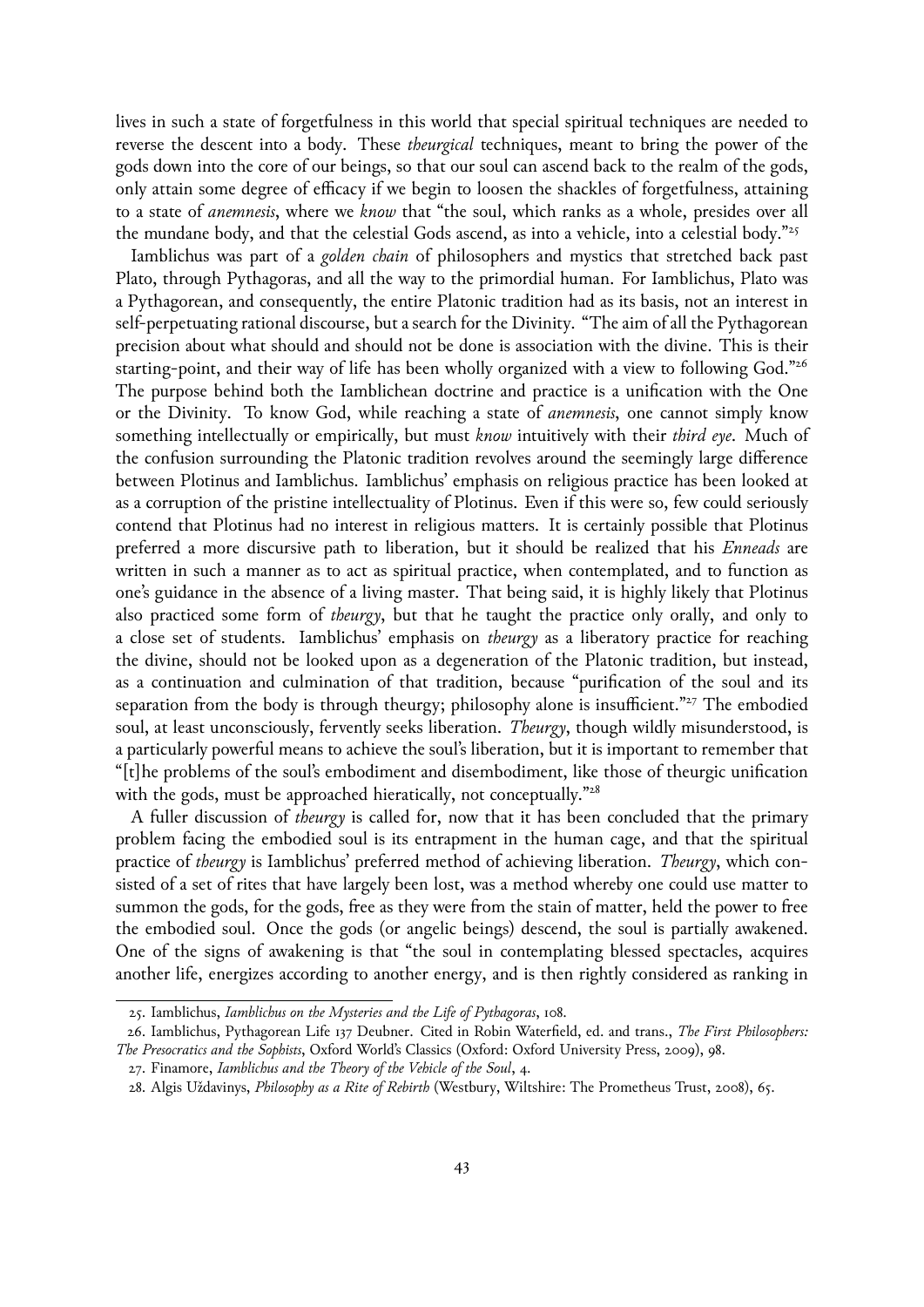the order of man."29 In essence, *theurgy* allowed one not only to eventually reclaim their divinity, but, in addition, to live a more fully human life. The sudden intensification of delight at nature helped one to commune with *living matter* in a way that increased the effects of the *theurgic* practices. This is one of the primary reasons for Platonic vegetarianism, namely, that heavy dead matter restricts the soul's ability to escape from its prison. The soul is *God-like*, but "Iamblichus wanted, however, to react against a 'tendency' which he believed he ascertained in certain 'moderns' (νεωτεροι), namely, the overemphasis of the transcendence of the soul."30 For Iamblichus, only through the body and through matter do we actualize the potential that the soul contains. Despite the seeming contradiction between this perspective and that of Plato, there are parts of some dialogues that could easily support the Iamblichean position. As Gregory Shaw states: "That the soul's ritual use of matter could itself bring about the salvation of the soul was certainly a new development in the Platonic tradition, yet despite its apparent unorthodoxy, there are elements in the dialogues that lend it support."<sup>31</sup> At any rate, the Platonists were not after a literal reading of the dialogues, but the most *truthful*: they pursued the reading that could project the greatest degree of illumination upon the reader's soul. Proclus, for instance, "is not interested in conveying a strictly linear reading of the Parmenides or the Platonic corpus. Instead, he is after an effect that can be achieved through only an oversaturation in the discursive realm."32 Once a practitioner of *theurgy* became adept at the practice, an opening was created to pure gnosis, which consisted, first, of a remembering that one was not body but soul, and then a unification of the soul with the Divinity. This quest for union is the same quest shared by mystics from all religious traditions, from both the East and the West. Due to the fact that he preserved the concept, if not the practices, of *theurgy*, and due to his metaphysical doctrines, Iamblichus should be considered one of the primary luminaries of the *philosophia perennis*. The religion of Iamblichus, incorporating Chaldean, Pythagorean, Egyptian, and Hermetic ideas, was thoroughly traditional, but Iamblichus also expressed a willingness to explore and expand upon rarely touched philosophical subjects, such as the possibility of knowing God *as such*.

Both Neoplatonists and Hermetists maintain that the only really useful knowledge is that of the way of immortality. Though the idea that one may know God (common in Christian usage) is rare among Hellenic writers, for Iamblichus liberation from fate occurs only through knowledge of the gods.<sup>33</sup>

The soul must free itself from matter because "[a]s long as the soul is stained by matterial additions, it remains unable to partake properly in the essential Good because matter distorts the Good's emanation."34 The culmination of the spiritual path is only actualized after the death of the mortal body, but a limited union can be achieved while the soul resides in the still-living body through

<sup>29.</sup> Iamblichus, *Iamblichus on the Mysteries and the Life of Pythagoras*, 38.

<sup>30.</sup> Carlos G. Steel, *The Changing Self, A Study on the Soul in Later Neoplatonism: Iamblichus, Damascius and Priscianus* (Brussels: Paleis der Academien, 1978), 32.

<sup>31.</sup> Shaw, *Theurgy and the Soul: The Neoplatonism of Iamblichus*, 24.

<sup>32.</sup> Sara Rappe, *Reading Neoplatonism: Non-discursive Thinking in the Texts of Plotinus, Proclus, and Damascius* (Cambridge: Cambridge University Press, 2000), 194.

<sup>33.</sup> Uždavinys, *Philosophy as a Rite of Rebirth*, 79.

<sup>34.</sup> Finamore, *Iamblichus and the Theory of the Vehicle of the Soul*, 53.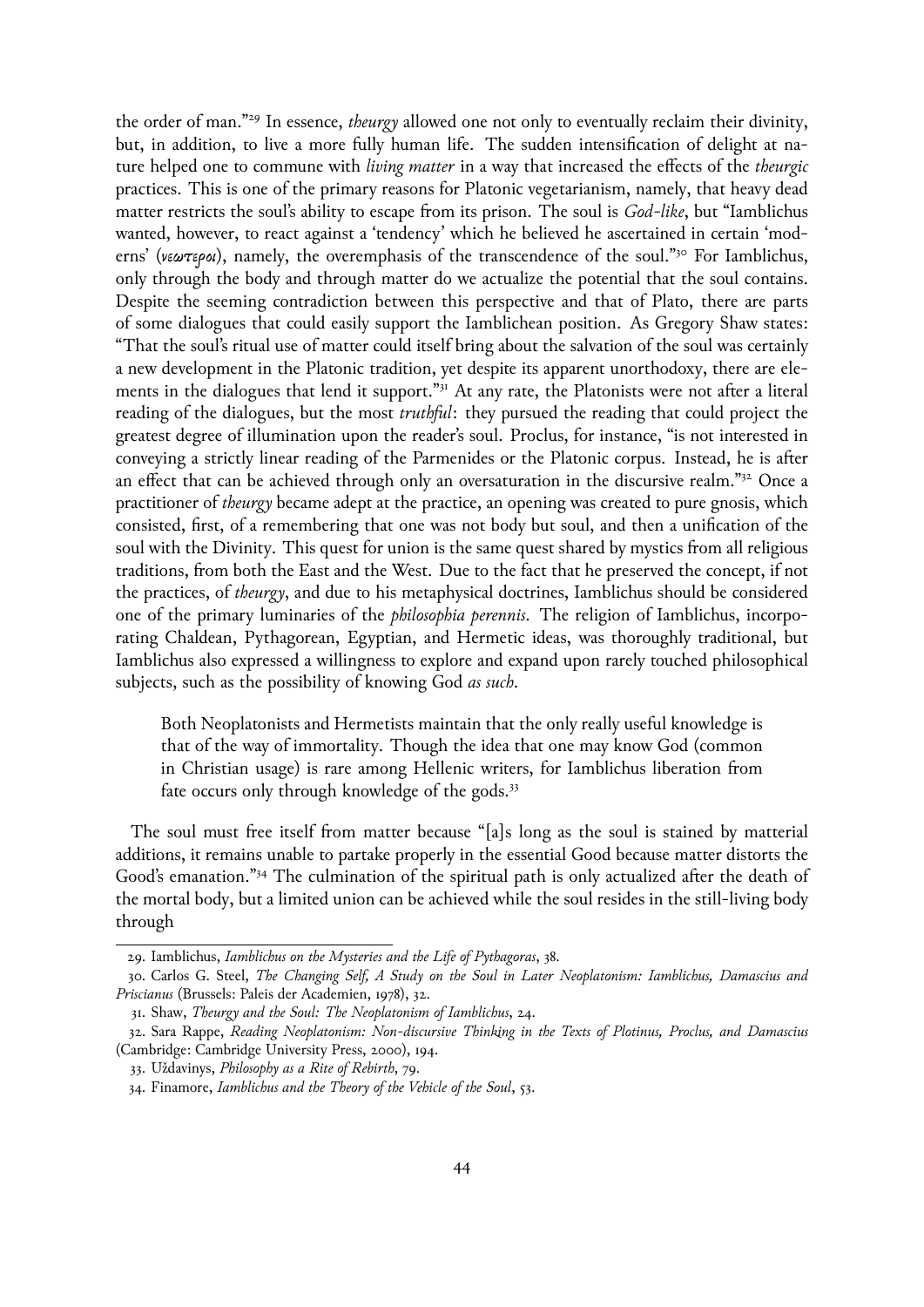purificatory rites of both the lunar and solar *Logos* along with certain philosophical *askesis* [that] are conducted while still being alive in one's mortal body—through initiation which separates the *ba* and allows to observe the mortal body from a distance—as well as in the afterlife through the *anamnesis* of Truth. The remembrance of one's divine nature is based on the esoteric knowledge (*gnosis*) of names.35

This ἕνωσις, or union, is so utterly ineffable, that no human language could possibly describe what the experience is like, but more than that, even the knower cannot know the essence of God, but can only intuit it "for a *henosis* that can be enumerated or even known could not be a true *henosis*."36 If a soul is freed from its embodied state, achieving qualified *henosis*, then after the death of the body, the soul is freed from the cycle of birth and death and ascends to higher realms, eventually reaching the Highest. After all, every word written by a true Platonist has *henosis* as her/his goal, and as, perhaps, the quintessential Platonist, *the divine* "Iamblichus believed that the perfection of an individual soul occurred only through its return to the celestial orders, and through them to the Demiurge."37

#### **4.2.4. After Death**

If death is the end of the philosophic quest, as it is the end of a human life, it is not *the end* as such, because a soul has immortality as its primary characteristic. In the Iamblichean cosmology, a soul was not created, but it emanated through a combination of necessity and grace of the Divinity. Since the soul existed forever, it will exist forever, since that which has no beginning can have no end. Immortality may be the primary characteristic of the archetypal soul, but the embodied soul has forgetfulness as its primary characteristic. When we leave this mortal realm, one of two things happens according to Iamblichean eschatology: we either come back to the world, taking the form of a new body to complete the purification process, or, if purified prior to death, we return home to the heavenly realms from which we sprang, but this time instead of leaving as an inferior deity of sorts, we come home as a being joined with God, divine, yet not God. A soul experiences the light of the Divinity in full knowledge of its human lives, retaining its individuality, yet also sharing in the unique individuality of all other souls, and the supreme individuality of the Divinity, who alone is ontologically *Real*, and who alone, through Its grace, allows all souls to exist in perpetuity. One may escape after a few or many lifetimes, some involving much punishment or suffering, but the mercy of the Divinity means that "the possibility of the Platonist *anamnese* is assured: remembering is nothing other than a becoming *conscious* of what the superior soul always beholds[…] Inasmuch as the human soul always remains united with the divine, it has no need of the 'redemption', supernatural help, or magico-religious rites."38 Once *henosis* is achieved, *theurgy*, even the subtle practices of Plotinus, become superfluous. The liberated soul is not in a heaven-like state/place, but something much higher, more profound, and indescribable. The soul in this highest of places participates in divine activities, fulfilling its

<sup>35.</sup> Algis Uždavinys, "The Egyptian Book of the Dead and Neoplatonic Philosophy," in Finamore and Berchman, *History of Platonism: Plato Redivivus*, 178.

<sup>36.</sup> Shaw, *Theurgy and the Soul: The Neoplatonism of Iamblichus*, 109.

<sup>37.</sup> Ibid., 67.

<sup>38.</sup> Steel, *The Changing Self, A Study on the Soul in Later Neoplatonism: Iamblichus, Damascius and Priscianus*, 37.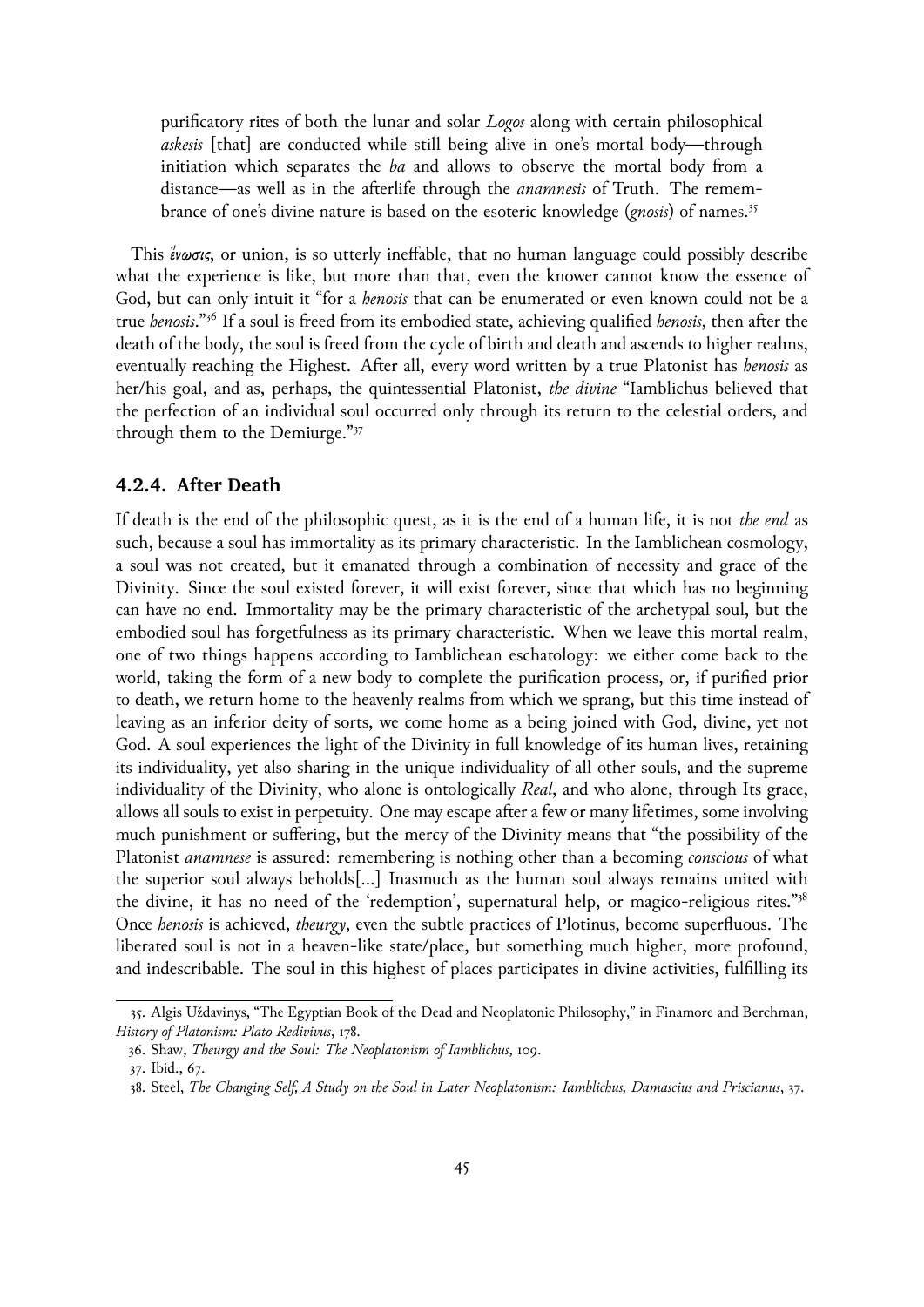destiny, which is: "to return to the One, not just in the sense that the soul will develop wisdom or knowledge but also in the sense that the soul becomes instrumental in the completion of the spiritual circuit."39

In the current secular climate, belief in God and immortality are increasingly viewed as quaint superstitions from an ignorant period of human history. Nothing could be further from the truth, since it was those ancients who devoted their entire lives to studying being, *and* actually lived fully realized lives. The ancients were free from the distractions of the modern world and they experienced the virgin purity of the theophany that is nature. That being said, there were differences of opinion on the nature of God, the soul, and its fate. Iamblichus is unambiguously a supporter of the doctrine of the infinite immortality of the soul's memory and *personality*. The nonsensical *objective immortality* of Whitehead and Hartshorne has no place in Iamblichus' system, in which the subjective personality survives: "For Iamblichus, the whole irrational life remains and is preserved (as a complete entity) in the cosmos."40 While the immortality of the thinking subject is a doctrine that could bring much comfort to many depressed and troubled persons, the doctrine does lead to the problem that a soul may become too attached to the body and its pleasures. While "the enjoyment of bodies, which once were united to soul, impress in us heaviness and defilement,[…], and produces many other diseases of the soul,"41 there is also the possibility that a soul becomes liberated and such a thorough master of matter that the material realm exercises no temptation whatsoever. In such a case, it is possible that a liberated soul may choose, as part of its divine mission, to return to the material realm as an angelic being intent on saving other souls, a doctrine akin to the Buddhist concept of a *bodhisattva*.

Once the soul leaves the body, if not purified, it returns to the plane of becoming, i.e. the human realm. One of the principal debates among proponents of the belief in reincarnation is whether or not the soul can transmigrate among species. Iamblichus believed in a progressive path of realization. While the soul may have been encased in animal bodies at one point, once a soul reaches the level where it can enter a human body, it can transmigrate into a nearly infinite number of human forms, but never descend into other forms of life (with the exception of certain higher animals). "The divine Iamblichus condemned, and justly so, the transmission of the soul from a man into beasts."42 It must be remembered that for the Platonists—Iamblichus included animals were not lower life forms lacking sentience. The human form is privileged precisely due to its median ontological state, which allows the soul to achieve liberation more readily than from any other form. It is precisely the human capacity for self-destruction and disbelief that makes the pious human a precious thing. When the soul, in human form, has the free will to choose the alluring entrapments of matter, but instead chooses to believe in the Divinity, and practice *theurgy*, then that "human soul, that is not every human soul, but a pious one, is spiritual and divine. When such a soul has freed itself from the body and passed the test of piety, which is to know God and to harm no man, it becomes pure *Nous*."43 To disregard the flesh and seek the

<sup>39.</sup> Damascius, *Damascius' Problem and Solutions Concerning First Principles*, trans. Sara Ahbel-Rappe (New York: Oxford University Press, 2010), xxiv.

<sup>40.</sup> Finamore, *Iamblichus and the Theory of the Vehicle of the Soul*, 18.

<sup>41.</sup> Iamblichus, *Iamblichus on the Mysteries and the Life of Pythagoras*, 108.

<sup>42.</sup> Marsilio Ficino, *Platonic Theology*, ed. James Hankins and William Bowen, trans. Michael J. B. Allen, vol. 6,

The I Tatti Renaissance Library 23 (Cambridge, Massachusetts and London: Harvard University Press, 2006), 47.

<sup>43.</sup> Hermes Trismegistus, *The Way of Hermes: New Translations of The Corpus Hermeticum and The Definitions of*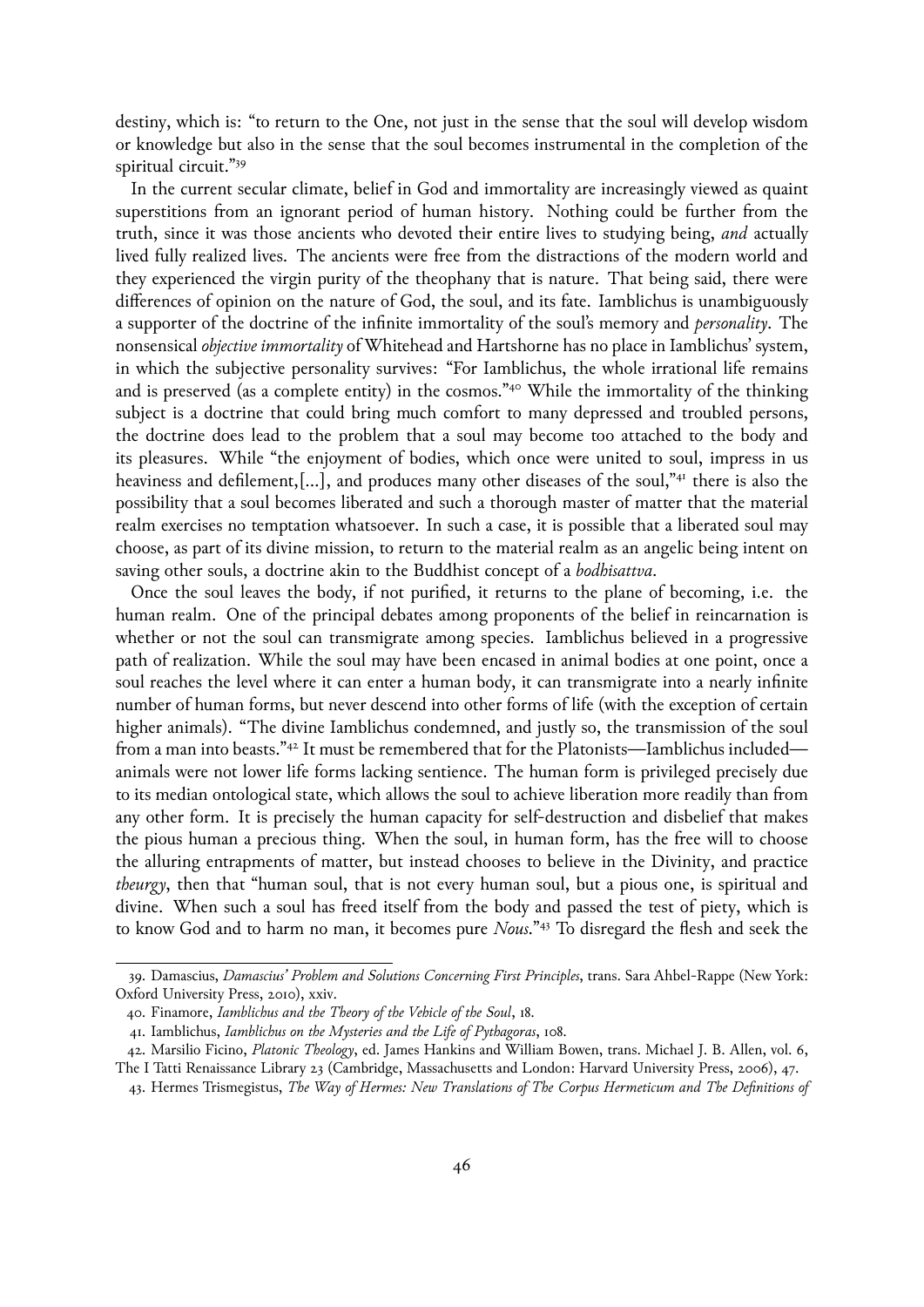divine is the hardest thing one can do, for it involves a death of sorts: dying to the idea of what we *think we are* and being reborn into what we *really are*. This dichotomy between self and soul on one hand, and soul and God on the other hand, is beautifully expressed by Plutarch:

But this much may be said: it appears that as a sort of antithesis to "Thou art" stands the admonition "Know thyself," and then again it seems, in a manner, to be in accord therewith, for the one is an utterance addressed in awe and reverence to the god as existent through all eternity, the other is a reminder to mortal man of his own nature and the weakness that beset him.44

It is the nature of human existence that "the mass of men would prefer to preserve this mortal life with all its infamies rather than to exchange it for an eternal and ever-living life of felicity."<sup>45</sup> For the liberated being, death is not an end, but a beginning. The life of the soul in matter is a training ground that "culminates in transition—in Egyptian terms—to the Osirian realm (*Duat*), the alchemical body of the goddess Nut (Heaven), sometimes represented as the macrocosmic temple in the form of a cow."46 Beyond this cursory summary of Iamblichean eschatology, little can be stated that genuinely captures the essence of the liberated state. This is why Iamblichus, the Platonic priest, is considered "the divine" by the Platonists, because, unlike Plotinus and many other Platonists, Iamblichus realized that all language was limited and therefore he mined the depths of the symbolism of the *Mysteries* and the ancient Egyptian religion. Algis Uždavinys, one of the few scholars to understand this, writes: "The Platonic philosopher, like the bird-shaped *ba* of the Egyptian initiate, indeed must re-grow his wings in order to fly up to the stars (visible symbols of the eternal noetic archetypes) and, standing on the back of the ouroboric universe as on the back of the Egyptian goddess Nut, to contemplate what lies beyond and what is, therefore, formless and colorless."47 This is as far as philosophy, even the immensely profound philosophy of Iamblichus, can take us. Ultimately, more secrets are revealed through obscure texts such as the cryptic *Book of Going Forth by Day*, but spiritual practice and experience can teach us more. This end of philosophy is nothing like the end of philosophy declared by current analytic and postmodern philosophers, because the Platonist knows that "the end of philosophy means the full coincidence of the self with the Self through the divine knowledge and assimilation to God who is the All, or *pantheos*."48

Who knows what is going on on the other side of each hour?

How many times the sunrise was there, behind a mountain!

How many times the brilliant cloud piling up far off

*Hermes Trismegistus to Asclepius*, trans. Clement Salaman et al. (Rochester, Vermont: Inner Traditions, 2004), 50. 44. Plutarch, *Moralia*, trans. Frank Cole Babbitt, vol. 5, Loeb Classical Library 306 (Cambridge, Massachusetts and London: Harvard University Press, 1936), 253.

<sup>45.</sup> Iamblichus, *The Exhortation to Philosophy*, 90.

<sup>46.</sup> Algis Uždavinys, *Philosophy & Theurgy in Late Antiquity* (San Rafael, California: Sophia Perennis, 2010), 14.

<sup>47.</sup> Ibid., 87-88.

<sup>48.</sup> Uždavinys, "The Egyptian Book of the Dead and Neoplatonic Philosophy," 179.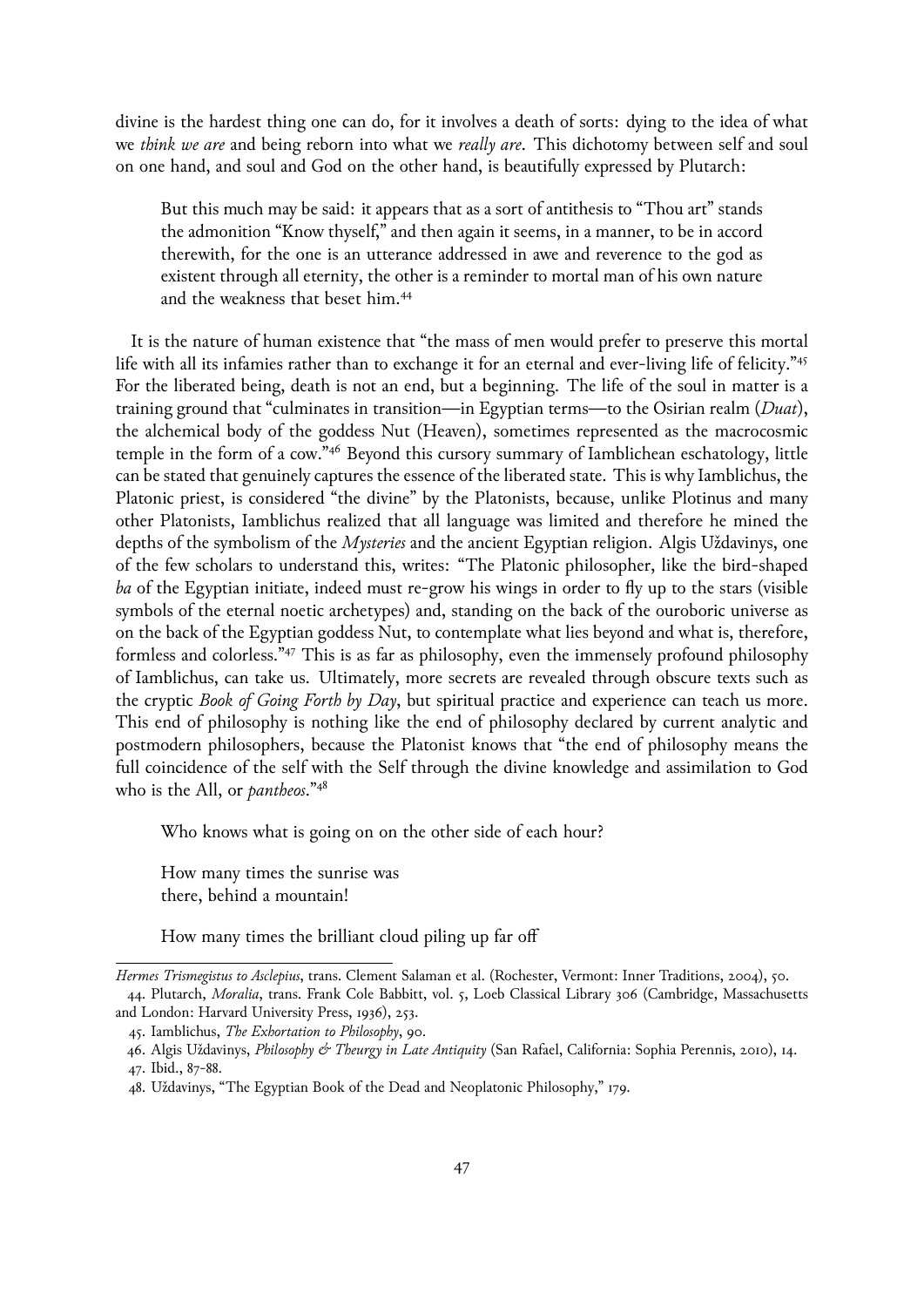was already a golden body full of thunder!

This rose was poison.

That sword gave life.

I was thinking of a flowery meadow at the end of a road, and found myself in the slough.

I was thinking of the greatness of what was human, and found myself in the divine.49

## **4.3. Ostad Elahi**

Every morning I am now on the heights of the Corinthian Isthmus and, like a bee among flowers, my soul often flies back and forth between the seas that, to the right and left, cool the feet of my glowing mountains.<sup>50</sup>

Fifteen-hundred and seventy years after the death of Iamblichus, Nur Ali (Ostad) Elahi, the great spiritual renewer of the twentieth century was born. Despite the large—small on a cosmic scale—span of time separating the two individuals, Iamblichus and Elahi shared some remarkable similarities. During the final phase of ancient thought and civilization, the ruling powers engaged in a wholesale destruction of traditional cultures and religions. All peoples unwilling to submit to the draconian will of the newly ascendant political forces, faced immense persecution. During this final phase of ancient civilization, a group of Platonists, including Damascius, were exiled from Roman territories and given asylum in the Persian Empire. This seemingly unfortunate event may have saved Platonism from the possible oblivion that was forced upon the Manicheans and others. From Persia, the Platonist doctrine travelled to Harran, then Baghdad, eventually becoming a major facet of Islamic philosophy. The greatest of all Muslim Platonists, Shahab ad-Din Suhrawardi, may have known some of the last living Platonists, and created a perfect synthesis of Islamic and Platonic doctrine that he called the *Ishraqi* (illuminationist) philosophy. Elahi, the greatest intellectual and spiritual heir to Suhrawardi certainly deserved his given name *Nur* (light).

Elahi, much more of a Platonist than an orthodox Muslim, considered all sentience to stem from an incorporeal spirit or soul, which is, in turn, bound to the Universal Spirit or World Soul. There are multiple selves, including the *nafs* or berating self, which is what most individuals consider to be their "I", culminating in the rational soul, which is not so rational as it is pure spirit that has an intuitional connection to the subtle imaginal realms. A human creature is not conscious because of neurochemical reactions in the brain, but attains consciousness through

<sup>49.</sup> Juan Ramón Jiménez, "Who Knows What Is Going On," in *Lorca & Jimenez: Selected Poems*, ed. and trans. Robert Bly (Boston: Beacon Press, 1997), 19.

<sup>50.</sup> Friedrich Hölderlin, *Hyperion*, trans. Ross Benjamin (New York: Archipelago Books, 2011), 10.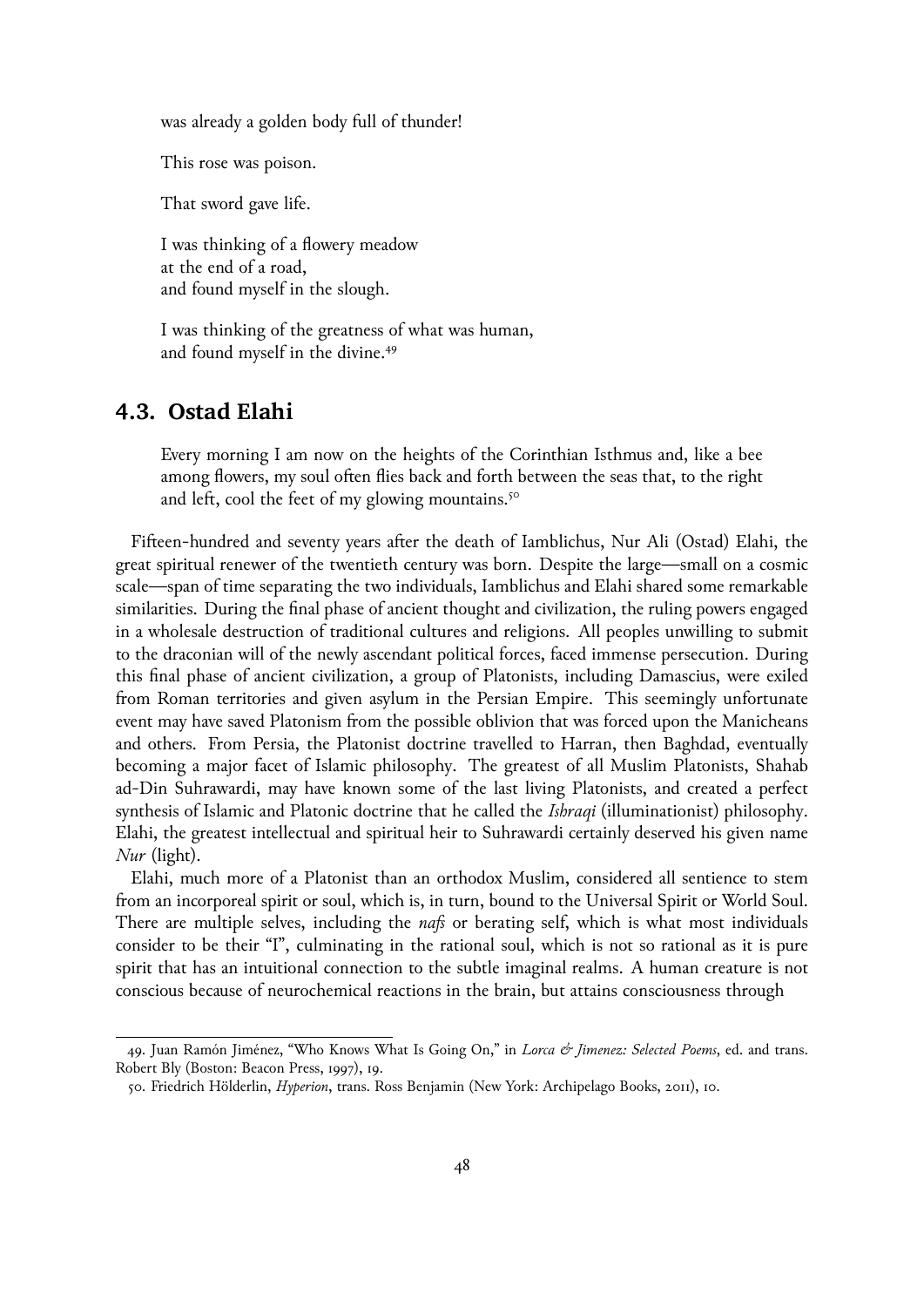[t]he spirit, or "rational soul," is that which is the life-source for each being; the origin of the different distinctive perceptions and powers of action and reaction; the originating basis for all natural forms; and the governor and director of all the forms of organization in the substrates of being and quiddity, matter and form, and the nature and specific constitution of every living thing.<sup>51</sup>

The soul is, therefore, that which animates a body that would otherwise be akin to a dead piece of flesh. What is the nature of this soul and what is its origin? The origin of the soul, like the origin of "[a]ll existent things[,] come[s] into existence from the void of nonexistence through the effusion of the overflowing emanation of the Grace of the Necessary Being, by the intermediary of their primary and secondary causes and effects."52 This "Necessary Being," God, is eternal, existing before time and subsisting long after the universe as we know it ceases to be. Since the First Cause is immortal, it is reasonable to assume that those entities that emanated from Its Pure Substance are also immortal.

Though most Muslims believe in immortality, their vision is of a bodily resurrection, whereas Elahi comes much closer to the Platonists by positing that

the original Cause of causes and Everlasting Source (of existence) is immortal and everlasting, it is self-evident that the effusion of the emanations of Its Light should also be eternal […] *Consequently those spirits—which have come into being through God's Will and His Command, and which continue to exist through the bountiful effusion of the overflowing emanation of Grace of the Supreme Source and the inbreathing of His Power—are also immortal.*53 [emphasis in original]

This purely incorporeal, spiritual entity cannot die, but the material body and lowest levels of the self can perish. This is why one seeking liberation from both this world, and from pain in general, must spiritually die to the idea that they can be identified with their ego, for the ego will perish, but "what never disappears, under any condition or circumstance, is precisely that original, substantial 'essential reality' (that is) the existential core of its very being, the essence of its 'self,' and the underlying being of its existence."54 This rational self that never perishes is what animates us and it does contain the memories of all of its past lives, but it is not the pleasureseeking machine that most humans are. Therefore, a soul whose body dies before dying to the lower self experiences a great amount of pain and suffering, and a return to this bodily realm. Whatever the soul's state or station, "their different positions in the chain of being […] do not affect this dimension—[of the soul's intrinsic immortal and godlike essence]—in any way at all."55 As should already be evident, Elahi shares not only many of the fundamental assumptions of the Platonists, but also their vocabulary, which should come as no surprise, since it was the Muslims who preserved the writings of Plato, Aristotle, and more importantly, Plotinus (through a partial 'Arabic translation of the *Enneads*) and Proclus. Elahi is not surprising for his Platonism, but for

<sup>51.</sup> Elahi, *Knowing the Spirit*, 55.

<sup>52.</sup> Ibid., 65.

<sup>53.</sup> Ibid., 58.

<sup>54.</sup> Ibid., 73.

<sup>55.</sup> Ibid., 75.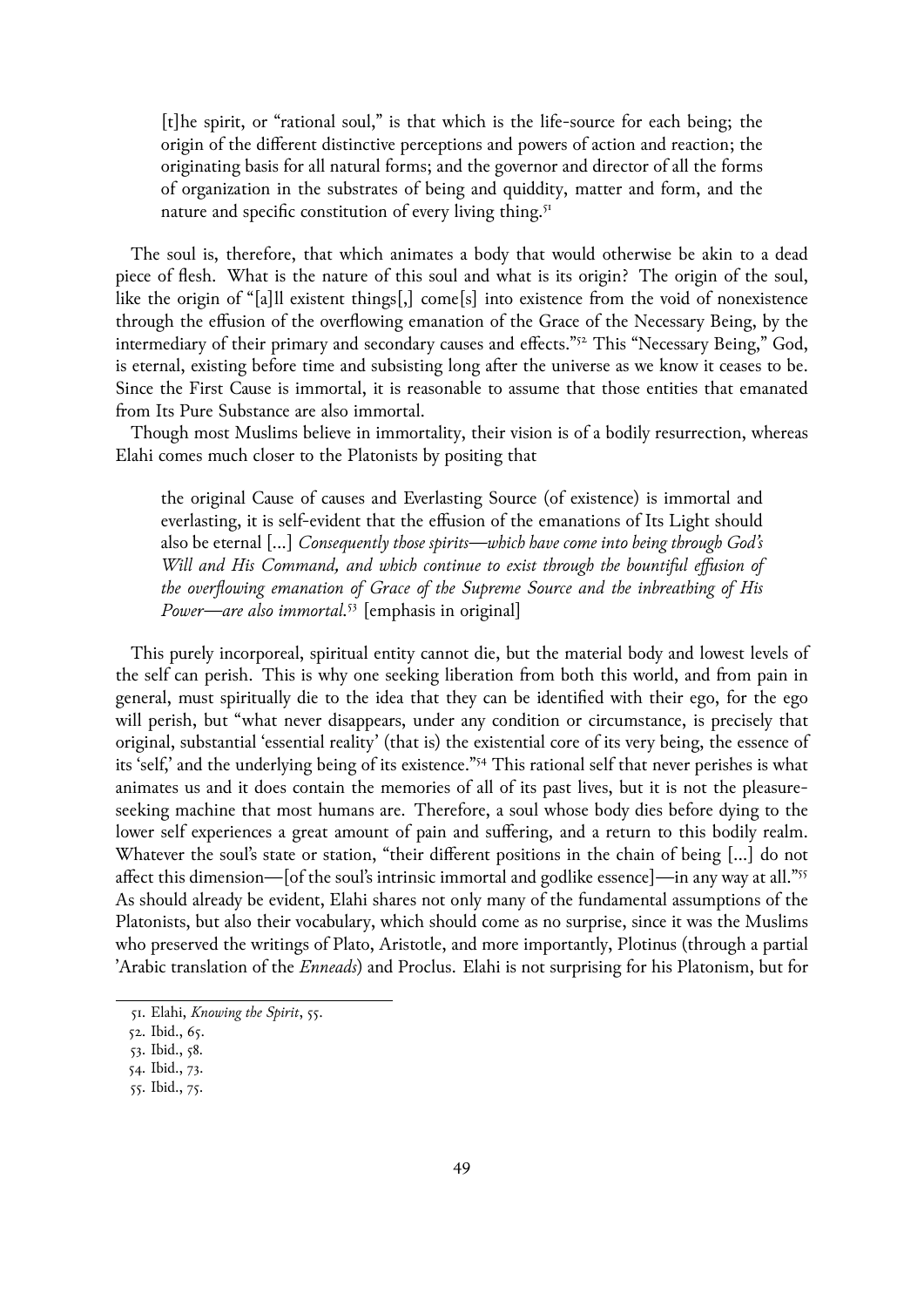the radicality of his adherence to the Platonic doctrines. It is unknown whether Elahi studied the extant texts of Iamblichus, but if he did not, it would prove that knowledge of the Truth can be independently arrived at by anyone, and that "the proper understanding of the nature of the Source depends on our coming to know *'Being'* and the transformations of its substance in the course of the process of perfection of its essential nature."56

The embodied soul, for both Iamblichus and Elahi, *"will not be able to perceive the sensations (nasha'at) of the spiritual realm as long as it is under the influence of the desires and passions of the domineering self."*57 [emphasis in original] For the soul that leaves this world in such a state, the path is first to an intermediary realm, then back to an earthly life. The intermediary realm — variously called the imaginary realm, *'alam al-mithal*, or *mundus imaginalis* — is a place, existentially, between this world of matter and the world of pure spirit. The *mundus imaginalis* is a realm of both spirit and subtle matter, but the spirit dominates, so all that is thought comes to be. During the soul's stay in the *mundus imaginalis*, the veil(*hijab*) that covered its awareness of its timeless past is removed, "[s]o whenever it is dwelling in the other world, without the body and bodily life of a human-animal form, none of the events and happenings from its earlier successive bodily lifetimes are hidden from it. Indeed certain of the predestined conditions of the future are also not concealed from it,"58 but *"it is not the material body in itself that causes the veil of forgetfulness keeping us from an awareness of our earlier experiences. Rather, it is the passions of the domineering self that bring that veil of obscurity into existence."*59 [emphasis in original] All souls enter and leave the *mundus imaginalis*, but their ultimate destination depends on a particular soul's station at death, the best off being those who practice "[m]ystical prayers (like the Sufi *dhikr Allah*), themselves regarded as *sunthemata* of the gods,[…] 'intellectual powers' that bring about the union with the gods,"60 therefore:

[I]n the case of each being endowed with a (morally) discerning spirit that succeeds in completing the process of perfection while in its initial body and material form, after death its spirit will be taken to its eternal abode and there will forever enjoy the fruits of its actions. However, if any sort of event or cause[…] should compel its ascending process of spiritual and/or bodily perfection to come to a stop, then at the time of separation from its material body, the spirit will be transferred and introduced, either immediately or after a delay, directly into the intermediate world.<sup>61</sup>

Elahi devises a doctrine remarkable in its similarity to Iamblichus' doctrine of the soul's vehicle. The vehicle, itself immortal, may exist in the *mundus imaginalis* at the same time as its corresponding soul exists on Earth. The symbiosis existing between the soul and its vehicle is such that "the spirit in the intermediate world is able to make use of the sensations drawn from its ongoing connection with the spirit existing on Earth for its own process of perfection.<sup>"62</sup> Once the soul leaves the imaginal realm, it either returns to the world, or unites with the Divinity. On

<sup>56.</sup> Elahi, *Knowing the Spirit*, 66.

<sup>57.</sup> Ibid., 80.

<sup>58.</sup> Ibid., 101.

<sup>59.</sup> Ibid., 102-103.

<sup>60.</sup> Uždavinys, *Philosophy as a Rite of Rebirth*, 253.

<sup>61.</sup> Elahi, *Knowing the Spirit*, 89.

<sup>62.</sup> Ibid., 93.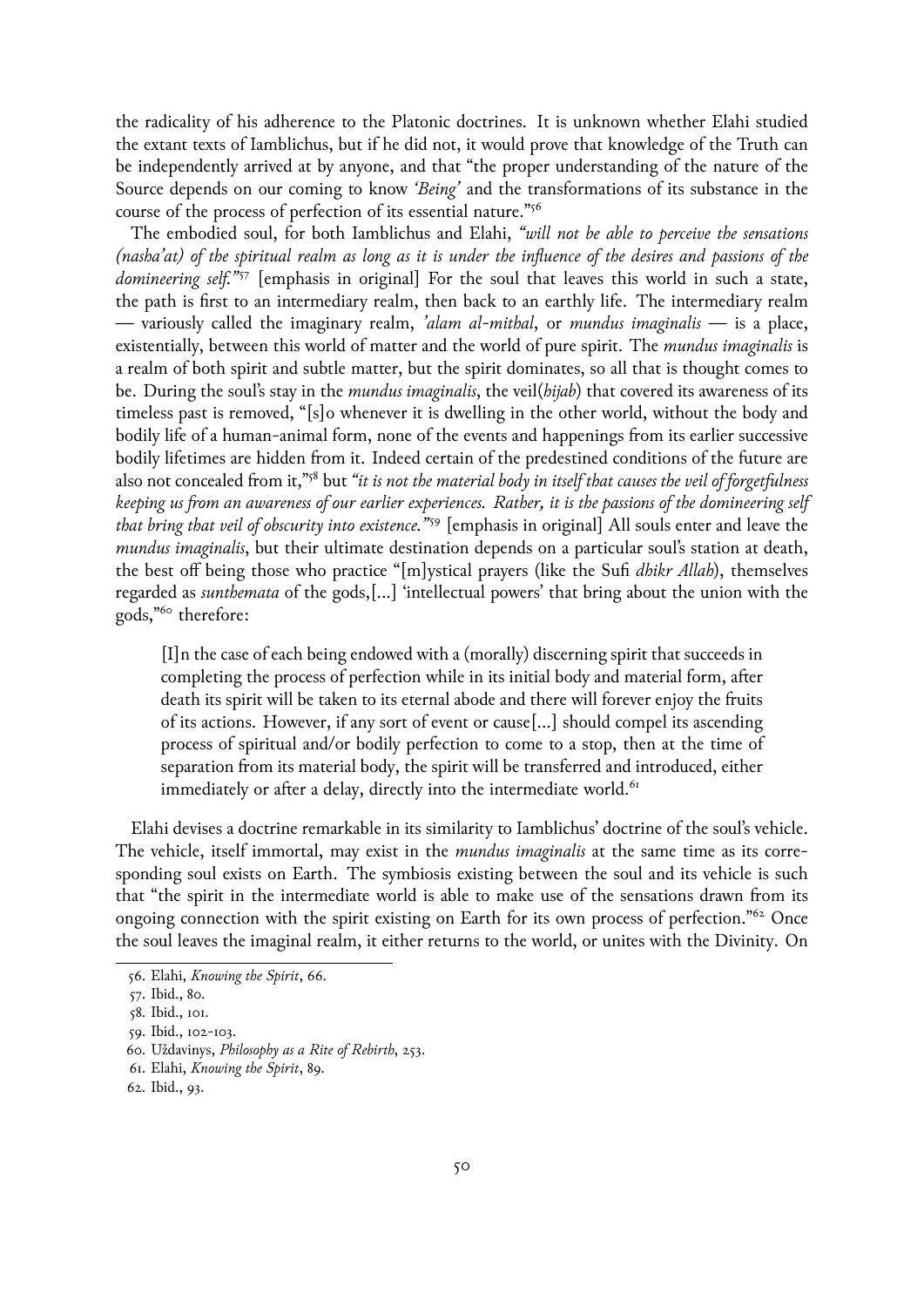both of these possible destinations, Elahi and the Platonists are largely in agreement, but it is the *return* that necessitates special attention due to Elahi's strong divergence from mainstream Islamic doctrines. To even suggest a possible return to Earth in some form is heterodox by the standards of all Abrahamic faiths, including Islam, but to suggest that one may return in other forms is highly unorthodox. Elahi, like Iamblichus, considers the view of transmigrationists to be at least somewhat false, for he allows an infinite upward evolution from plant to human, but only a limited potential for downward incarnation. Elahi's view is that a soul, once human, may "pass through one thousand[…] stages in a human form, whether in its initial form or in subsequent successive forms, through what is called 'the process of perfection,' until it reaches its reunion with God, the Truly Real, in the thousand-and-first stage, and becomes eternally blessed in the abode of the hereafter.", $63$  but that it may incarnate only in the bodies of highly intelligent animals, such as dolphins or dogs.

A soul "may be connected with a spirit having a material body like its own, or higher or lower[…:] a human being may be paired with another human, or an animal, an animal with a human, and so on,"64 but "[i]f a human spirit should descend to being (connected with) an animal, it will appear in those higher animals that possess a certain power of reflection."65 If this alone were Ostad Elahi's doctrine of return, it would be remarkable enough, but added to this is a doctrine of sexual fluidity that has remarkable parallels to Aristophane's speech in Plato's Symposium<sup>66</sup> and is a corrective to many of the wrong-headed notions on gender and sexuality commonly held by religious authorities throughout history. Elahi affirms that the soul, while tied to matter, can exist as either gender or in a state of androgyny. In addition, he opens the door to a possible Islamic non-essentialist theory of sexuality and sexual interpretation. In a world rife with homophobia, Elahi could stand out for introducing a strong metaphysical basis for LGBT rights in the Islamic world. According to Elahi: "The third group is the androgynous category, who[…] can become truly male or female, either in this bodily form or in other later forms, as a result of particular changes or accidental causes; or they may remain indefinitely in this androgynous condition. As can be seen in some cases, the sexual identities of some people do change after a certain period."67 Ultimately, the spirit transcends gender and even matter itself, and after one, or up to one thousand human births, "the Sufi mystic, the one who 'wraps himself in the light of the Holy Spirit',[…] does not circumambulate the Temple Mount Jerusalem. Rather, he circumambulates the Ka'bah of his own heart, externally represented by the Abrahamic Meccan sanctuary,"<sup>68</sup> attaining liberation in this life and awaiting the inevitable union with God that was her/his destiny from before the beginning of time. For the first time since the soul was incarnated into matter, "that which was hidden becomes evident,[…] that of which he was merely informed is directly seen,[and] the soul no longer derives any profit from that which it believes but only from that which it contemplates and sees."69

<sup>63.</sup> Elahi, *Knowing the Spirit*, 98.

<sup>64.</sup> Ibid., 93.

<sup>65.</sup> Ibid., 100.

<sup>66.</sup> See Plato, *The Banquet*, trans. Percy Bysshe Shelley (Provincetown, Massachusetts: Pagan Press, 2001), 46-52.

<sup>67.</sup> Elahi, *Knowing the Spirit*, 100.

<sup>68.</sup> Algis Uždavinys, *Ascent to Heaven in Islamic and Jewish Mysticism* (London: The Matheson Trust, 2011), 172-173.

<sup>69.</sup> Amir 'Abd al-Kader, *The Spiritual Writings of Amir 'Abd al-Kader*, trans. Michel Chodkiewicz (Albany, New York: State University of New York Press, 1995), 72.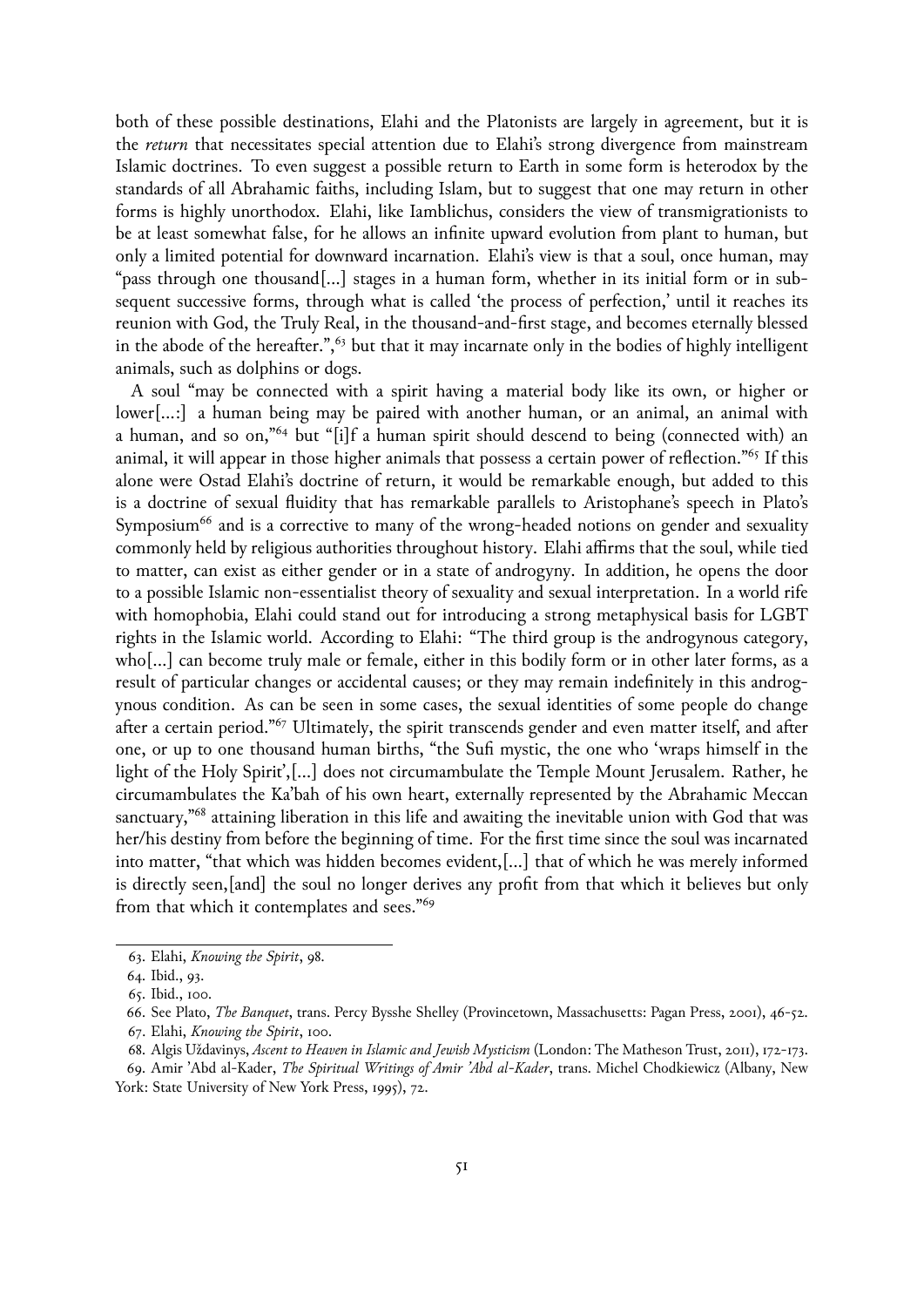## **4.4. Conclusion**

This study analyzed the correspondences between the ideologies of Iamblichus and Ostad Elahi, particularly their doctrines concerning the soul. Despite the vastly different times and places of the two mystics and philosophers, their doctrines are remarkably similar. The cosmology, ontology, and eschatology of Elahi is pure Platonism in everything but name, to the point that followers of Elahi's *Ahl-e-Haqq*<sup>70</sup> sect of Islam could be considered not only followers of Elahi—intellectual heir to Shahab ad-Din Suhrawardi *al-Maqtul* (the martyred)—but of the late Platonists themselves, foremost of which is Iamblichus. Sadly, the ancient religion has died out, leaving us only minute fragments of once holy doctrines and practices. If history was so generous as to bestow upon future generations a largely intact Platonic doctrine, it has not been so forthcoming with the rites, rituals, and practices of the Platonists. This, more than anything else, is what makes the life and thoughts of Ostad Elahi so important, because his writings wed the Platonic doctrines to a minority sect of Islam and a set of practices outside Islamic orthopraxy. This is the marvel of the Muslim Platonists from Suhrawardi, to Ibn Sab'in, to Elahi: they all allow one to not only believe in the Platonic doctrine, but to practice Platonism, that most profound and beautiful of all ways of life.

Grow and be a whole wood! Be a more soul-inspired, Fully blossoming world! Language of lovers now Be the language our land speaks, And their soul be the people's lilt!<sup>71</sup>

## **References**

- Andrews, Carol, ed. *The Ancient Egyptian Book of the Dead*. Translated by Raymond O. Faulkner. London: British Museum Publications, 1985.
- Boethius. *The Consolation of Philosophy*. Edited and translated by Scott Goins and Barbara H. Wyman. Ignatius Critical Editions. San Francisco: Ignatius Press, 2012.
- Damascius. *Damascius' Problem and Solutions Concerning First Principles*. Translated by Sara Ahbel-Rappe. New York: Oxford University Press, 2010.
- Elahi, Ostad. *Knowing the Spirit*. Translated by James Winston Morris. Albany: State University of New York Press, 2007.
- Ficino, Marsilio. *Platonic Theology*. Edited by James Hankins and William Bowen. Translated by Michael J. B. Allen and John Warden. Vol. 1. The I Tatti Renaissance Library 2. Cambridge, Massachusetts and London: Harvard University Press, 2001.

. *Platonic Theology*. Edited by James Hankins and William Bowen. Translated by Michael J. B. Allen. Vol. 6. The I Tatti Renaissance Library 23. Cambridge, Massachusetts and London: Harvard University Press, 2006.

<sup>70.</sup> People of Truth. To which could be appended Beauty and Goodness.

<sup>71.</sup> Friedrich Hölderlin, *Poems and Fragments*, trans. Michel Hamburger (London: Anvil Press, 2004), 199.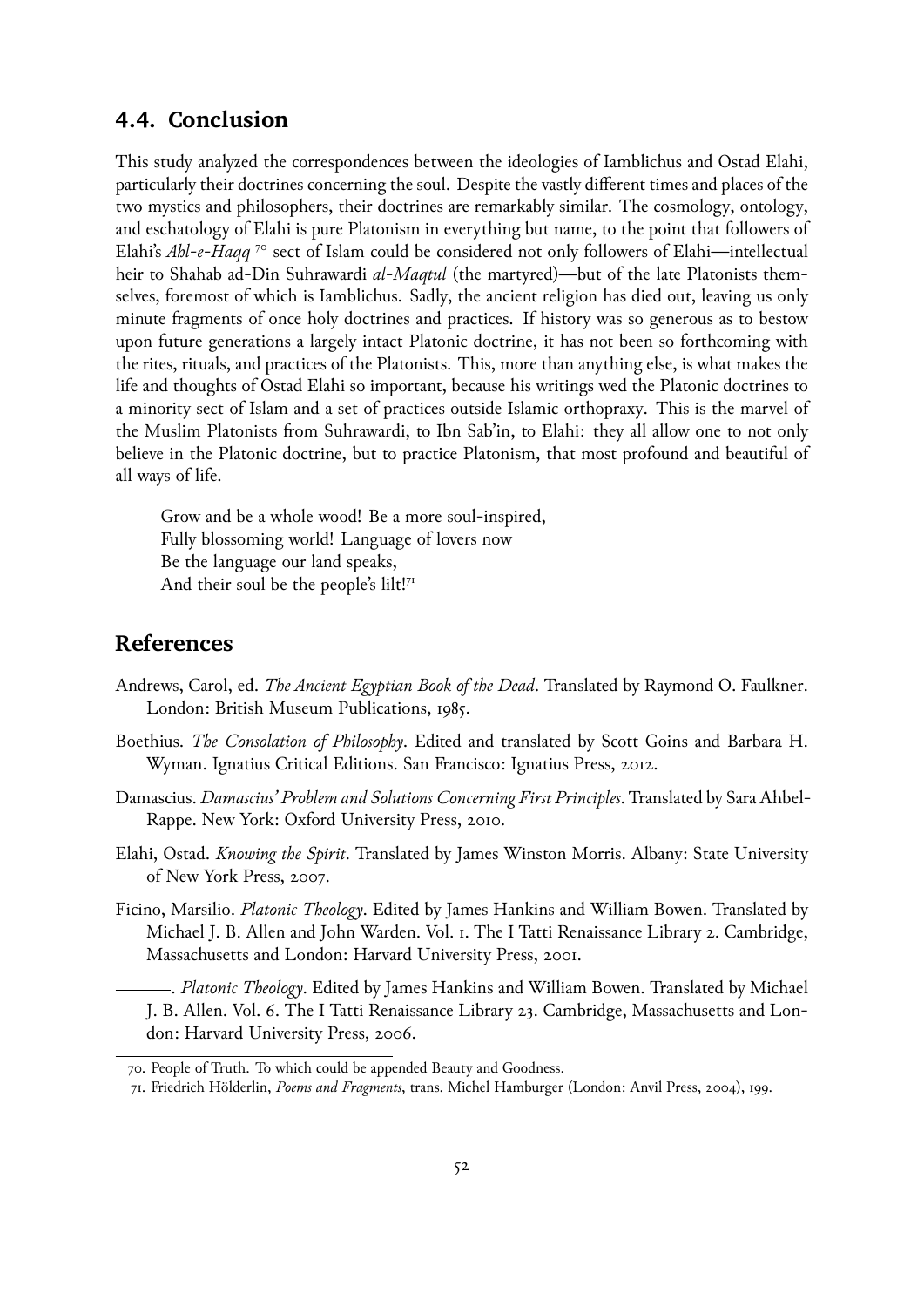- Finamore, John F. *Iamblichus and the Theory of the Vehicle of the Soul*. American Classical Studies 14. Chico, California: Scholars Press, 1985.
- Finamore, John, and Robert Berchman, eds. *History of Platonism: Plato Redivivus*. New Orleans: University Press of the South, 2005.
- Hölderlin, Friedrich. *Hyperion*. Translated by Ross Benjamin. New York: Archipelago Books, 2011.
	- . *Poems and Fragments*. Translated by Michel Hamburger. London: Anvil Press, 2004.
- Iamblichus. *De Anima: Text, Translation, and Commentary*. Edited and translated by John F. Finamore and John M. Dillon. Philosophia Antiqua. Leiden: Brill, 2002.
	- . *Iamblichus on the Mysteries and the Life of Pythagoras*. Translated by Thomas Taylor. The Thomas Taylor Series 17. Dorset, UK: Prometheus Trust, 2006.
- . *The Exhortation to Philosophy*. Edited by Stephen Neuville. Translated by Thomas Moore Johnson. Grand Rapids, MI: Phanes Press, 1988.
- Jiménez, Juan Ramón. "Who Knows What Is Going On." In *Lorca & Jimenez: Selected Poems*, edited and translated by Robert Bly. Boston: Beacon Press, 1997.
- Julian, The Emperor. "To the Sovereign Sun." In *Collected Writings on the Gods and the World*, translated by Thomas Taylor. The Thomas Taylor Series 4. Dorset, UK: Prometheus Trust, 2006.
- al-Kader, Amir 'Abd. *The Spiritual Writings of Amir 'Abd al-Kader*. Translated by Michel Chodkiewicz. Albany, New York: State University of New York Press, 1995.
- Philostratus. *Apollonius of Tyana 2*. Edited and translated by Christopher P. Jones. Vol. 2. Loeb Classical Library 17. Cambridge, Massachusetts and London: Harvard University Press, 2005.
- Plato. *The Banquet*. Translated by Percy Bysshe Shelley. Provincetown, Massachusetts: Pagan Press, 2001.
- Plotinus. *Enneads*. Translated by A. H. Armstrong. Vol. 6. Loeb Classical Library 445. Cambridge, Massachusetts and London: Harvard University Press, 1988.
- . *The Enneads*. Translated by Stephen MacKenna. Burdett, New York: Larson Publications, 1992.
- Plutarch. *Moralia*. Translated by Frank Cole Babbitt. Vol. 5. Loeb Classical Library 306. Cambridge, Massachusetts and London: Harvard University Press, 1936.
- Proclus. "Excerpts from the Commentary of Proclus on the Chaldean Oracles." In Iamblichus, *The Exhortation to Philosophy*.
- Rappe, Sara. *Reading Neoplatonism: Non-discursive Thinking in the Texts of Plotinus, Proclus, and Damascius*. Cambridge: Cambridge University Press, 2000.